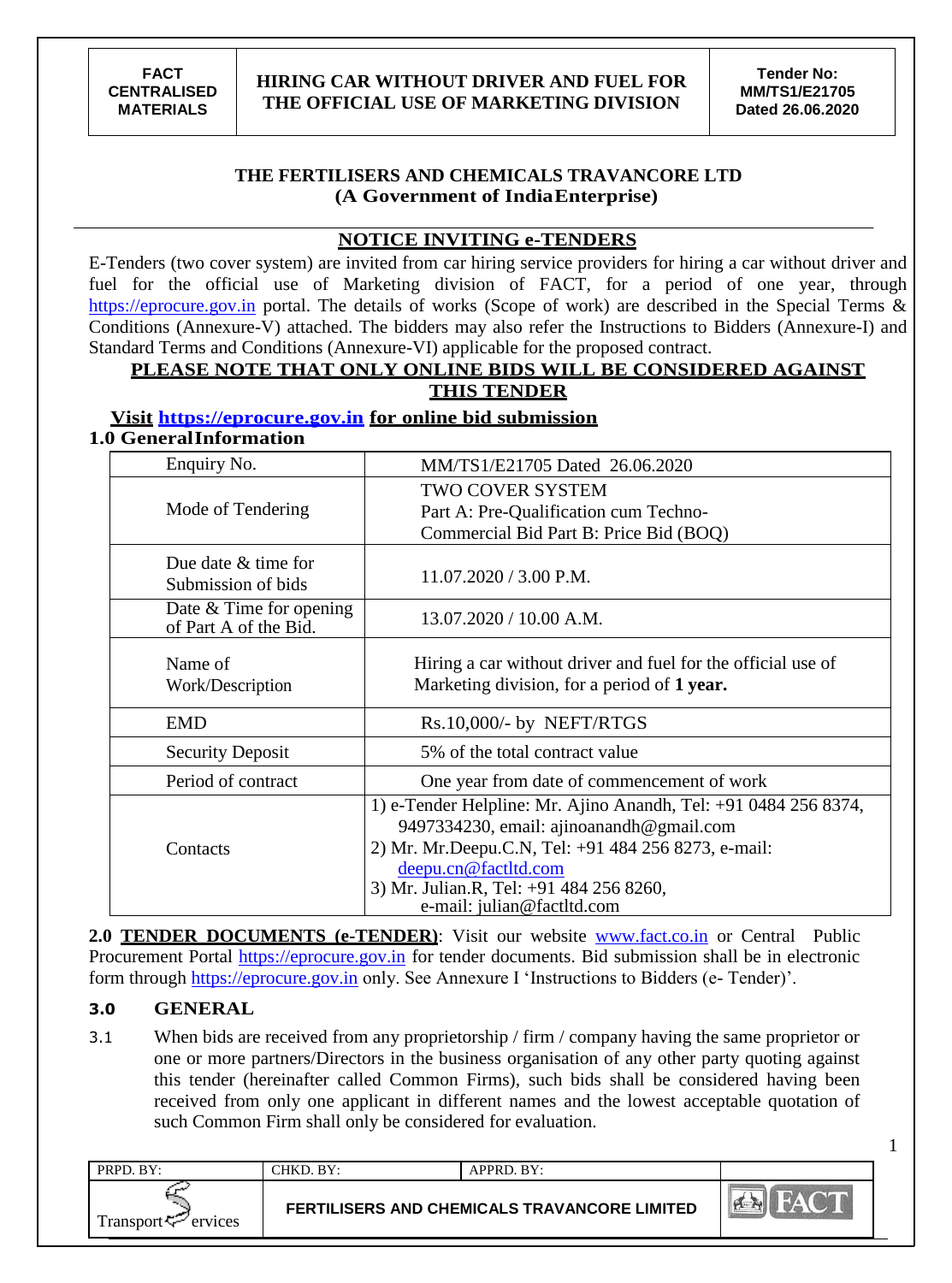- 3.2 Bids from bidders against whom any criminal case, enquiry or investigation/report by authorities like Vigilance, CBI etc., are pending in relation with FACT or bidders who are defaulting contractors of FACT shall be disqualified and rejected.
- 3.3 FACT reserves the right to reject any or all bids without assigning any reasons whatsoever, and / or based on the past unsatisfactory performance by bidders at FACT / other PSEs / Govt. Departments. The opinion of FACT regarding the same shall be final and conclusive
- 3.4 Evaluation of Price bids and determination of L1 bidder shall be based on the combined total value of all the items in the Price Bid, which will be arrived at based on the rates quoted by a bidder for each item for the corresponding quantities indicated. A single work order shall be issued for all the items of work.
- 3.5 In case more than one bidder become L1, based on the evaluation method as above, contract will be finalized based on revised lower rates which will be obtained from the L1 bidders. However, bidders will not be allowed to increase any of the earlier rates quoted by them in the revised bid submitted by them as above. In this connection pl. also refer clause 8.0 of Instructions to bidders.
- 3.6 Bidders shall necessarily quote for both Item No.1 and 2 of price bid. Bids not complying with the same will not be considered.

 *For The Fertilisers And Chemicals, Travancore Limited*

| S.No           | Document      | TITLE                                           | No. of<br>Pages |
|----------------|---------------|-------------------------------------------------|-----------------|
| 1              | Annexure I    | Instructions to Bidders (e-Tender)              | 4               |
| 2              | Annexure II   | Pre-Qualification Criteria for bidders          |                 |
| 3              | Annexure III  | Vendor Data Updation (Declaration) Form         | 4               |
| $\overline{4}$ | Annexure IV   | <b>Compliance Statement</b>                     |                 |
| 5              | Annexure V    | Special Terms & Conditions of contract          | 5               |
| 6              | Annexure VI   | <b>Standard Terms and Conditions</b>            | 5               |
| 7              | Annexure VII  | Un-priced copy of Price bid format              |                 |
| 8              | Annexure VIII | Price bid format (BoQ)                          |                 |
| 9              | Annexure IX   | Proforma of Bank Guarantee for Security Deposit | 2               |
| 10             | Annexure X    | Proforma of Agreement                           |                 |

# ASST. GENERAL MANAGER (MATERIALS)-T&S

#### **List of Enclosures of this NIT is as follows:**

| PRPD. BY:                      | $CHKD$ . $BY:$ | $APPRD$ . $BY:$                              |  |
|--------------------------------|----------------|----------------------------------------------|--|
| Transport $\leftarrow$ ervices |                | FERTILISERS AND CHEMICALS TRAVANCORE LIMITED |  |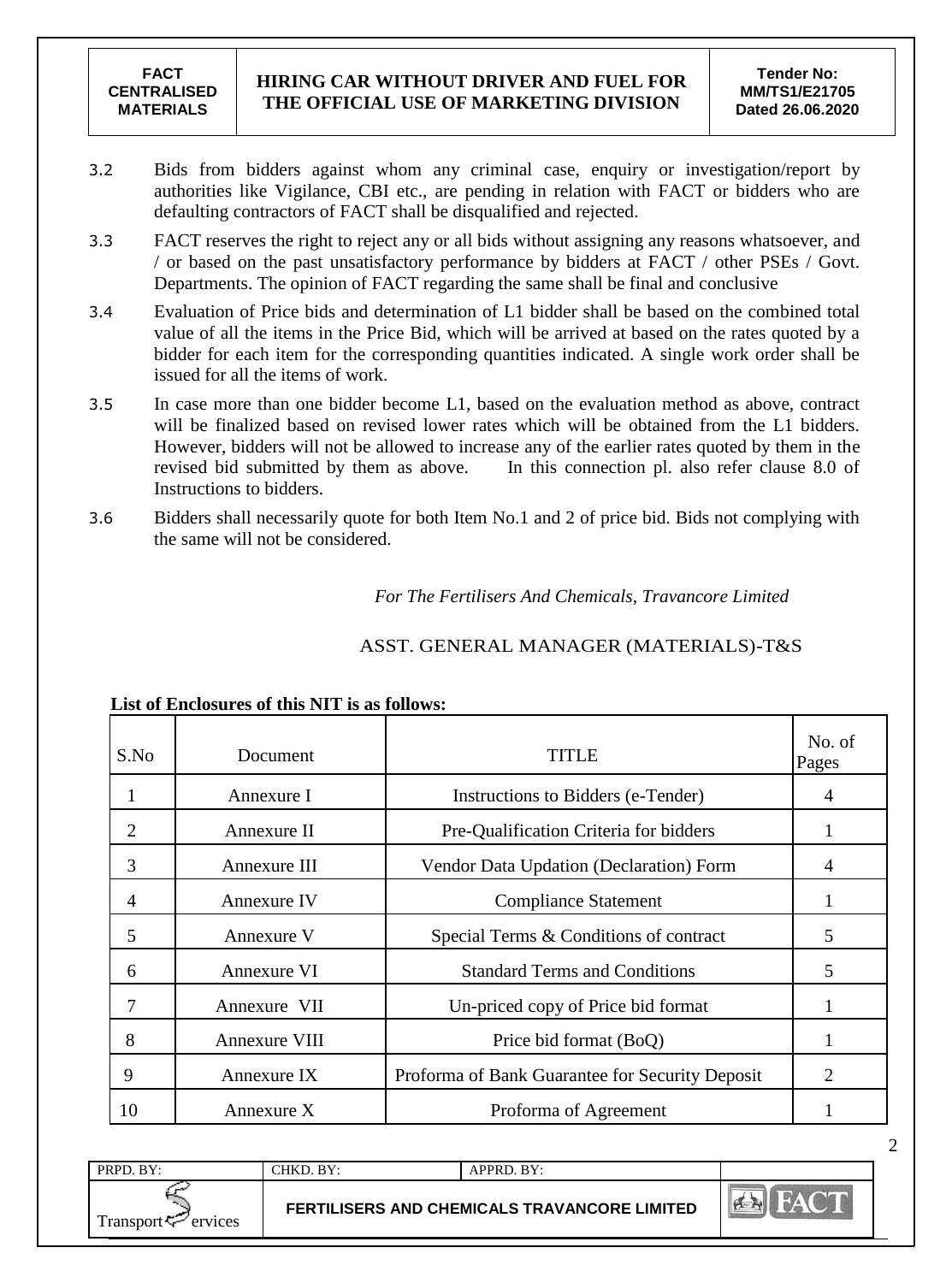#### **HIRING CAR WITHOUT DRIVER AND FUEL FOR THE OFFICIAL USE OF MARKETING DIVISION**

**Tender No: MM/TS1/E21705 Dated 26.06.2020**

#### **ANNEXURE – I**

3

# **Instructions to Bidders (OPEN e-Procurement)**

- 1.0 Bidders shall study carefully the complete tender documents viz. NIT with Prequalification criteria, Instructions to Bidders (ANNEXURE-I), Technical Procurement Specifications if any, Terms & Conditions and any other documents forming part of this tender attached herewith. All conditions set out there in shall be binding on the bidders unless conflicting with any conditions expressly stated by FACT while accepting any bid in the event of such acceptance. One signed and scanned copy of the above documents shall accompany their online bids signifying their acceptance of the same. Bidder shall also submit along with his bid Vendor data updation (Declaration) Form, Check list (If applicable) and Compliance Statement duly filled with all details required therein and also attach supporting documents as required.
- 2.0 Before submitting the bid, the bidder shall familiarise himself about the details of the work, operating conditions during different seasons of year, etc., collect all necessary data regarding the facilities available at various points indicated in Special Terms and Conditions, applicable timings, routes etc., and satisfy himself on all aspects relating to this work which he has to handle and execute for the full contract period and shall make due provisions in his rates for any contingency or difficulty involved in the work covered by this enquiry. Claiming lack of knowledge shall not be a reason for exoneration of the bidder of his contractual obligations, if the contract is awarded to him or for demand for increase in rate.
- 3.0 Offers against this NIT shall be submitted online on e-Tendering portal [https://eprocure.gov.in,](https://eprocure.gov.in/) with valid digital signature certificate. Offers submitted on any other platform or in any other mode or including e-mails, physical submission of offers etc. SHALL NOT be accepted.
- 3.1 The bidders are requested to register themselves on the above website with their valid digital signature certificate, if not done already. It is mandatory for bidder to have valid digital signature certificate (Class II or Class III) issued by any of the Certifying Authority approved by Govt. of India for participating in the tender. The digital signature certificate shall be arranged by the bidder at his cost. Bidders may refer **Bidders Manual Kit** available on the above website for detailed information and instructions for registration, bid submission etc.
- 3.2 The documents, if any, which necessarily have to be submitted in originals if specified specifically in the enquiry documents, shall be submitted offline. However scanned copies of such documents shall be uploaded along with the offer submitted online.
- 3.3 The cover (s) containing the documents in original etc. to be submitted offline as required in the enquiry documents shall be duly superscribed with enquiry No., due date of enquiry, bidder's name & address and contact details. The documents shall be submitted to the following on or before the due date : The Asst.General Manager (T&S), Centralized Materials, PD Administrative Building, FACT Ltd., Udyogamandal PO, Kochi – 683 501, Kerala
- **4.0 SUBMISSION OF BIDS: The bid shall be uploaded with all relevant documents before due date and time in the above portal as given above.**

| PRPD. BY:                      | CHKD. BY: | $APPRD$ $RY$                                        |         |
|--------------------------------|-----------|-----------------------------------------------------|---------|
| Transport <sup>7</sup> ervices |           | <b>FERTILISERS AND CHEMICALS TRAVANCORE LIMITED</b> | $H - H$ |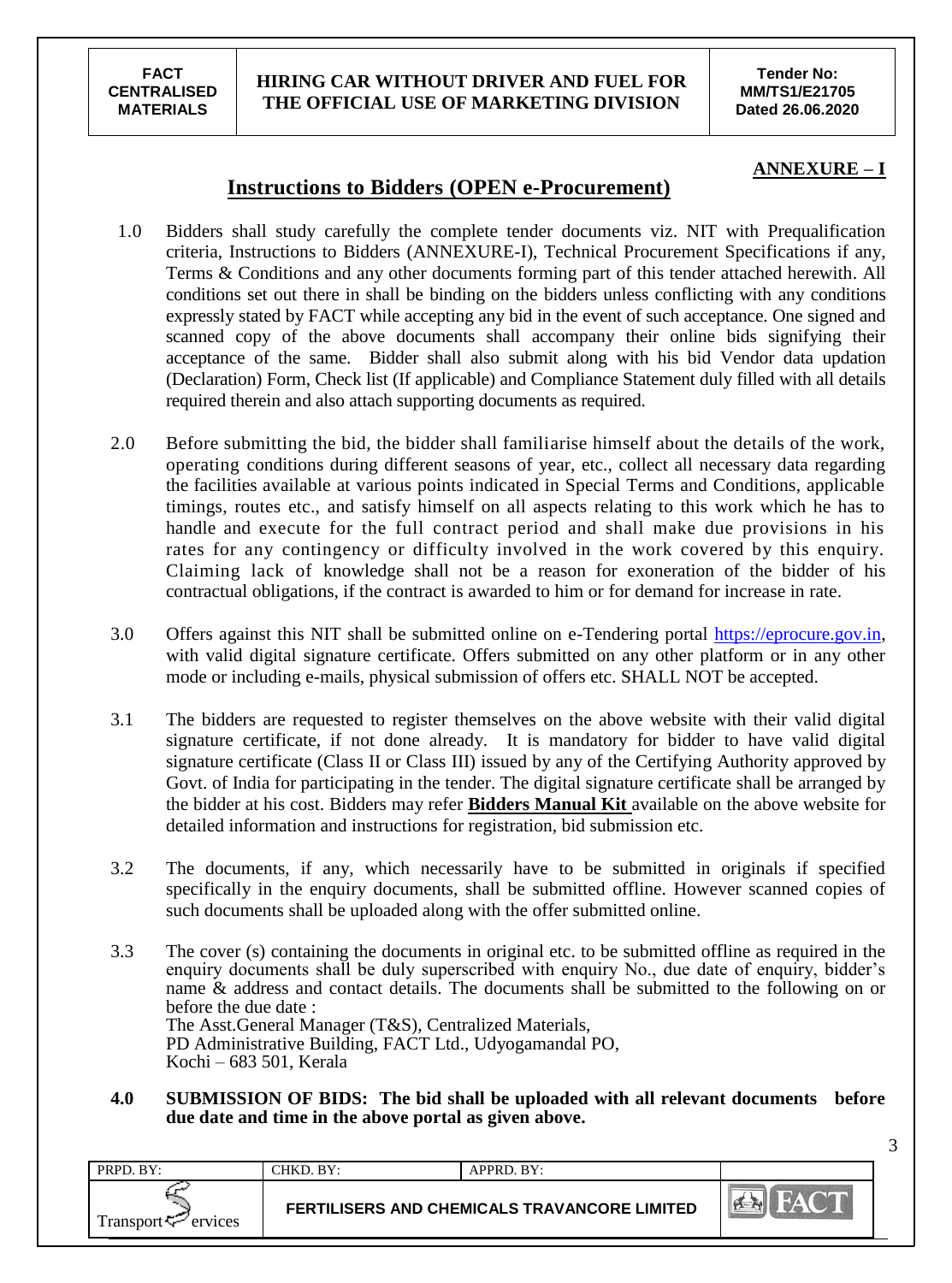5.0 Bid documents shall consist of Part-A and Part B as detailed below:

# 5.1 **Part A (Pre-qualification-cum-Techno Commercial Bid) shall contain:**

- 1. Documentary proof for remittance of EMD such as scanned copy of EMD Instrument (UTR No./Payment Receipt/Challan), as applicable or Claim for EMD exemption with documentary proof.
- 2. Scanned copies of supporting documents for satisfying Pre-Qualification criteria.
- 3. Digitally Signed copies of NIT, Instructions to Bidders (Annexure I) and terms conditions.
- 4. Scanned copy of Signed & duly filled Vendor Data Updation Declaration Form"
- 5. Signed and duly filled up Check List for Commercial Terms" (if applicable) and scanned copies of attached documents as detailed in Check list.
- 6. Scanned copy of Signed & duly filled "Compliance Statement"
- 7. Scanned copy of Signed "Un-priced bid indicating "QUOTED" in the applicable columns. Rates shall not be indicated in Un-priced Bid.
- 5.2 **Part-B: shall comprise of the filled Price bid. The filled price bid ie. BoQ attached to the tender shall be uploaded after filling all relevant details such as name and address of the bidder, rates etc. as applicable.**
- 5.3 The priced BOQ shall be uploaded strictly in the format attached, failing which the offer is liable to be rejected. Renaming or changing the format of the BoQ is not permitted and the System will not accept any such changed document.
- 5.4 Fill-in all the relevant fields of the BoQ either in value or as a percentage as specified in the BoQ. Blank field, if any, in the uploaded BoQ shall be considered as Nil (not Quoted). No claim or revisions shall be entertained in this regard.
- 5.5 Bidders shall quote prices in the BOQ only and nowhere else. No other documents shall be enclosed with Price Bid (BOQ).
- 5.6 Rates shall be quoted in the same unit of measure given in the BOQ and shall be considered accordingly.
- 5.7 Bidders shall ensure that all the required documents as per enquiry are uploaded in the System before due date and time. The System does not allow submission of bids or any other document forming part of the bid after due date & time of bid submission. Non-submission of documents or incomplete documents may result in rejection of offers and no communication in this regard will be entertained. FACT reserves the right to reject any bid not submitted as per instructions at their discretion.
- 5.8 Timely submission of offers along with all the relevant documents online is the responsibility of the bidder concerned. The bids may be submitted well in advance to avoid last minute issues like non availability of internet, server not available, power failure etc. FACT shall not be held responsible for bidder"s inability to submit documents in time, incomplete submission of offers or non-submission of any documents forming part of the offers etc.
- 5.9 Bidders shall meet all expenses in connection with submission of his bid, attending the bid opening, meetings etc.

# **6.0 BID OPENING:**

not in conformity with the Enquiry instructions are liable to be rejected without further 4 6.1 *Part-A* of the bids of all bidders who submit their Bids as per the instructions on or before the due date and time shall be opened online, on the specified bid opening date and time. Bids submitted

| $PRPD$ . $BY:$                 | CHKD. BY: | APPRD. BY:                                          |  |
|--------------------------------|-----------|-----------------------------------------------------|--|
| Transport <sup>7</sup> ervices |           | <b>FERTILISERS AND CHEMICALS TRAVANCORE LIMITED</b> |  |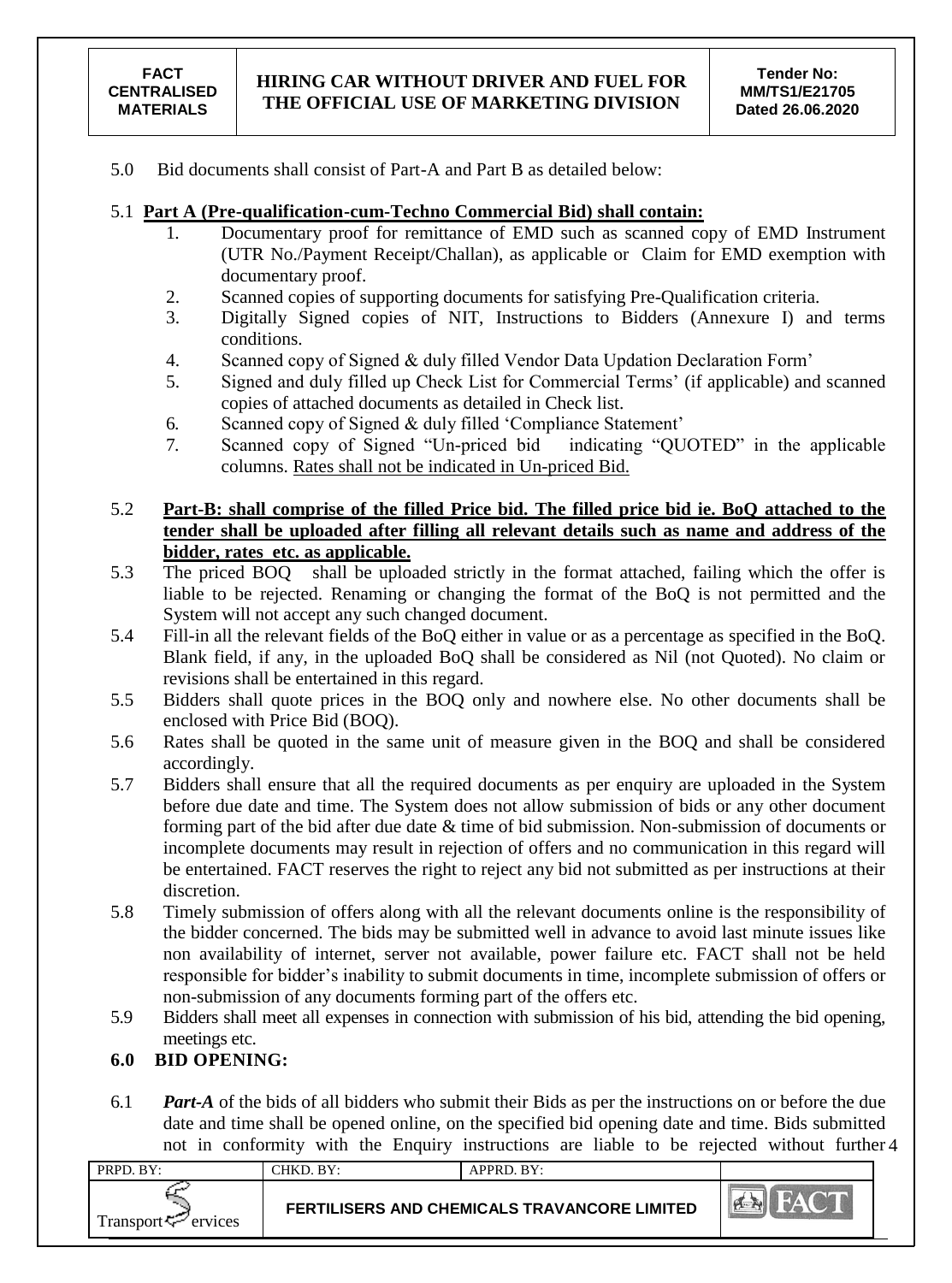5

processing.

6.2 *Part-B* - Price bids of those bidders whose Part-A bid is acceptable, based on pre-qualification and techno-commercial evaluation, only shall be opened online on a subsequent date, on completion of evaluation.

#### **7.0 EARNEST MONEY:**

- 7.1 **Earnest Money Deposit (EMD)** shall be furnished for the respective amount indicated in the NIT only through **NEFT/RTGS to FACT a/c No. 57017844467 with the State Bank of India, Udyogamandal Branch, IFSC Code SBIN0070158.** A scanned copy of the Payment Receipt /UTR No. shall also be furnished along with Part-A bid. **Bids without EMD or inadequate amount of EMD will be rejected**. No interest shall be paid on the EMD. EMD of the unsuccessful bidder will be refunded after awarding the contract. EMD furnished against one enquiry will not be adjusted against any other enquiry.
- 7.2 Bids without EMD shall be rejected except in the following cases. EMD will be exempted for Govt. Depts/firms/public sector units/ Startups recognized by Dept. of Industrial policy & Promotion, MSE units registered under MSMED Act/ firms registered under NSIC/Khadi Board etc. as per applicable govt. directions, on submission of valid documents in proof of the same.
- 7.3 If any bidder retracts from or without request of FACT revises his bid during its validity period or fails to submit Security Deposit and execute the required agreement when the contract is awarded or fails to commence the execution of the work on the stipulated date, the EMD furnished shall be liable to be forfeited without prejudice to FACT"s other right to claim damages.

# **8.0 PURCHASE PREFERENCE:**

This tender shall be based on MSME order dt.  $23<sup>rd</sup>$  March 2012, and as amended from time to time, pertaining to Public Procurement Policy in respect of procurement of goods and services, produced and provided by micro and small enterprises, including special benefits to MSE firms owned by SC/ST and women entrepreneurs, on furnishing relevant documents as proof. Declaration of UAM numbers on CPPP is mandatory, failing which bidders will not be able to enjoy the benefits as per PP policy. Bidders will get the benefit of PP policy only if they are MSE bidders at the time of submission of their offers.

In divisible tenders, participating MSEs quoting price within price band of L1+15% shall also be allowed to supply a portion of requirement by bringing down their price to L1 price in a situation where L1 price is from someone other than an MSE. Such MSEs shall be allowed to supply at least 25% (or as applicable) of the total tendered value. In case of more than one such MSE, the supply will be shared proportionately (to tendered quantity). Special provisions extended to certain categories of MSEs as per the order shall also be applicable.

In case of non divisible tenders, an MSE quoting in the price band of  $L1+15%$  may be awarded for full/compete work of tendered value, considering the spirit of policy for enhancing the Government procurement from MSEs subject to bringing down of price to L1 by the MSE concerned.

This tender is non divisible.

# **9.0 DEVIATIONS:**

| PRPD. BY:           | CHKD. BY: | APPRD. BY:                                          |  |
|---------------------|-----------|-----------------------------------------------------|--|
| Transport ⊊ ervices |           | <b>FERTILISERS AND CHEMICALS TRAVANCORE LIMITED</b> |  |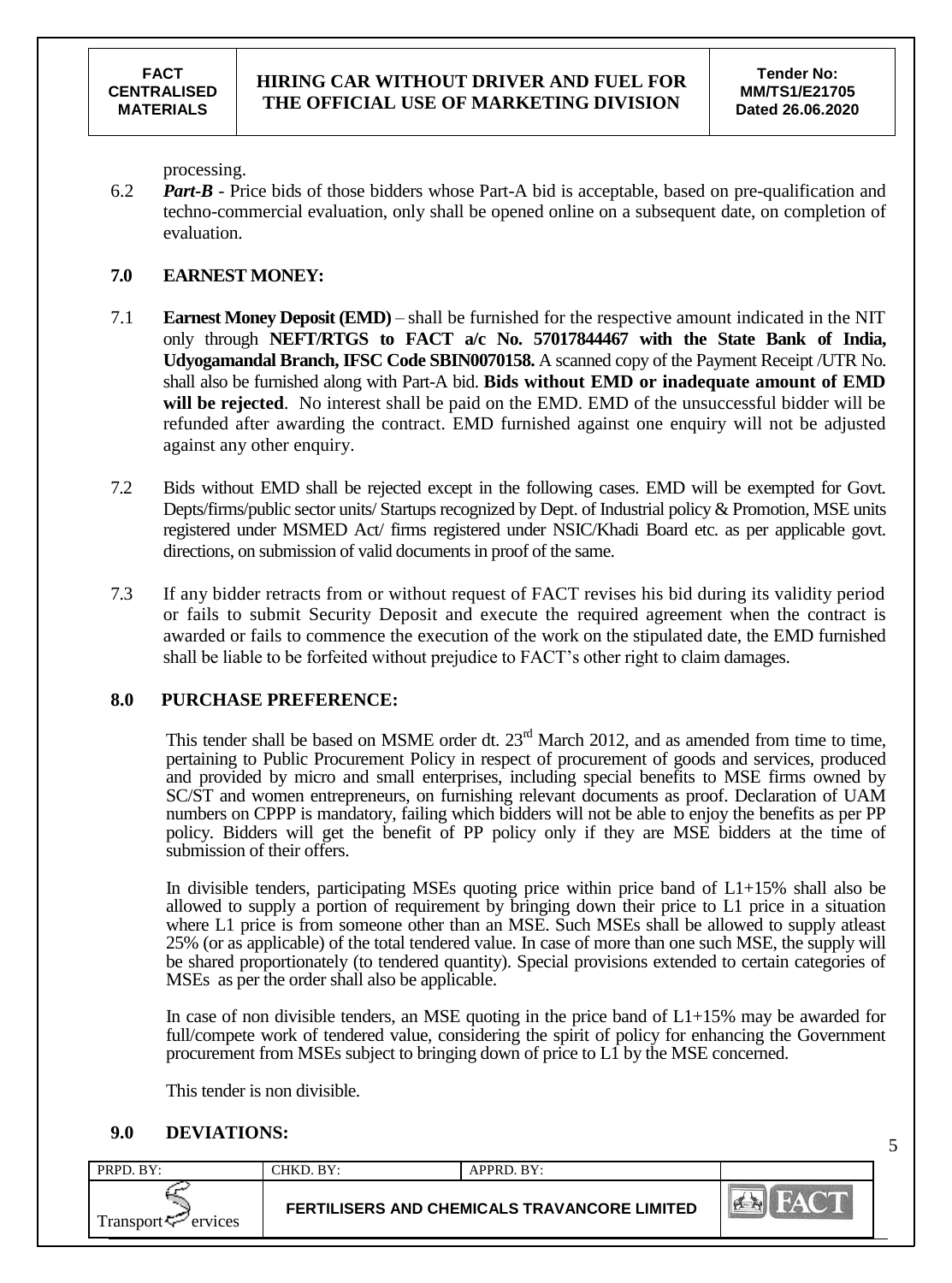6

- 9.1 Deviations in the tender clauses shall not be accepted.
- 9.2 FACT reserves the right to reject the offers with deviations without further correspondence.
- 9.3 Bidder shall clearly indicate the time required for mobilisation /commencement of work from the date of receipt of Letter of Intent (LOI) / Work Order.

#### **10.0 CONFORMITY:**

Bids must conform in all respects with the applicable terms and conditions of this enquiry. Bidder must certify in the compliance Statement that his bid complies with all Enquiry documents and technical specifications.

#### **11.0 Rates:**

11.1 Bidder shall quote his lowest rate for the work strictly as per the BoQ (Price Bid format) . Bids not complying with the above are liable to be rejected.

The Un-priced bid shall be submitted along with Part-A bid duly signed by the Bidder, indicating "QUOTED" in the columns. Rates shall not be indicated in Un-priced Bid.

- 11.2 Bidder shall quote all-inclusive rate for the work, but **exclusive of GST.** GST if applicable, will be payable extra by FACT as per statutory notification.
- 11.3 The rates quoted in the tender are to hold good for a period of four months from the date of opening of the Pre-Qualification-cum-Techno-Commercial bid (Part-A). If contract is awarded, the work order rates shall be valid for the entire period of contract inclusive of extension / extensions. **No bidder can withdraw his tender or revoke or revise the rates within the aforesaid period of 120 days.** If the bidder withdraws/revises/revokes OR shows unwillingness to confirm with his offer, the Earnest Money Deposit (EMD) remitted by the bidder against the tender shall be forfeited by FACT, without prejudice to FACT"s other rights to claim damages.

# **12.0 SECURITY DEPOSIT**:

- 12.1 The successful bidder (Contractor) shall be required to furnish an interest free Security Deposit (SD) equivalent to **five percent (5%) of the total contract value** by DD/NEFT/RTGS or by Bank Guarantee issued by a Nationalised / Scheduled Bank as per the Proforma prescribed within 15 days of issue of the work order. The Bank Guarantee shall be valid till the expiry of the contract with a claim period of six months thereafter. FACT a/c No. 57017844467 with the State Bank of India, Udyogamandal Branch, IFSC Code SBIN0070158 shall be used in case of remittance of Security deposit by NEFT/RTGS and proof of remittance shall be submitted to FACT.
- 12.2 In case the bidder whose bid is accepted, fails to deposit the prescribed Security Deposit or fails to execute the agreement or fails to commence the execution of the work within the specified time, the contract issued to him is liable to be terminated and the Earnest Money already deposited by the contractor shall be forfeited without any further reference to the contractor and alternative arrangements made at the risk and cost of the Contractor.

| PRPD. BY:                      | CHKD. BY: | $APPRD$ $BY:$                                |                  |
|--------------------------------|-----------|----------------------------------------------|------------------|
| Transport $\leftarrow$ ervices |           | FERTILISERS AND CHEMICALS TRAVANCORE LIMITED | $\sum_{k=1}^{n}$ |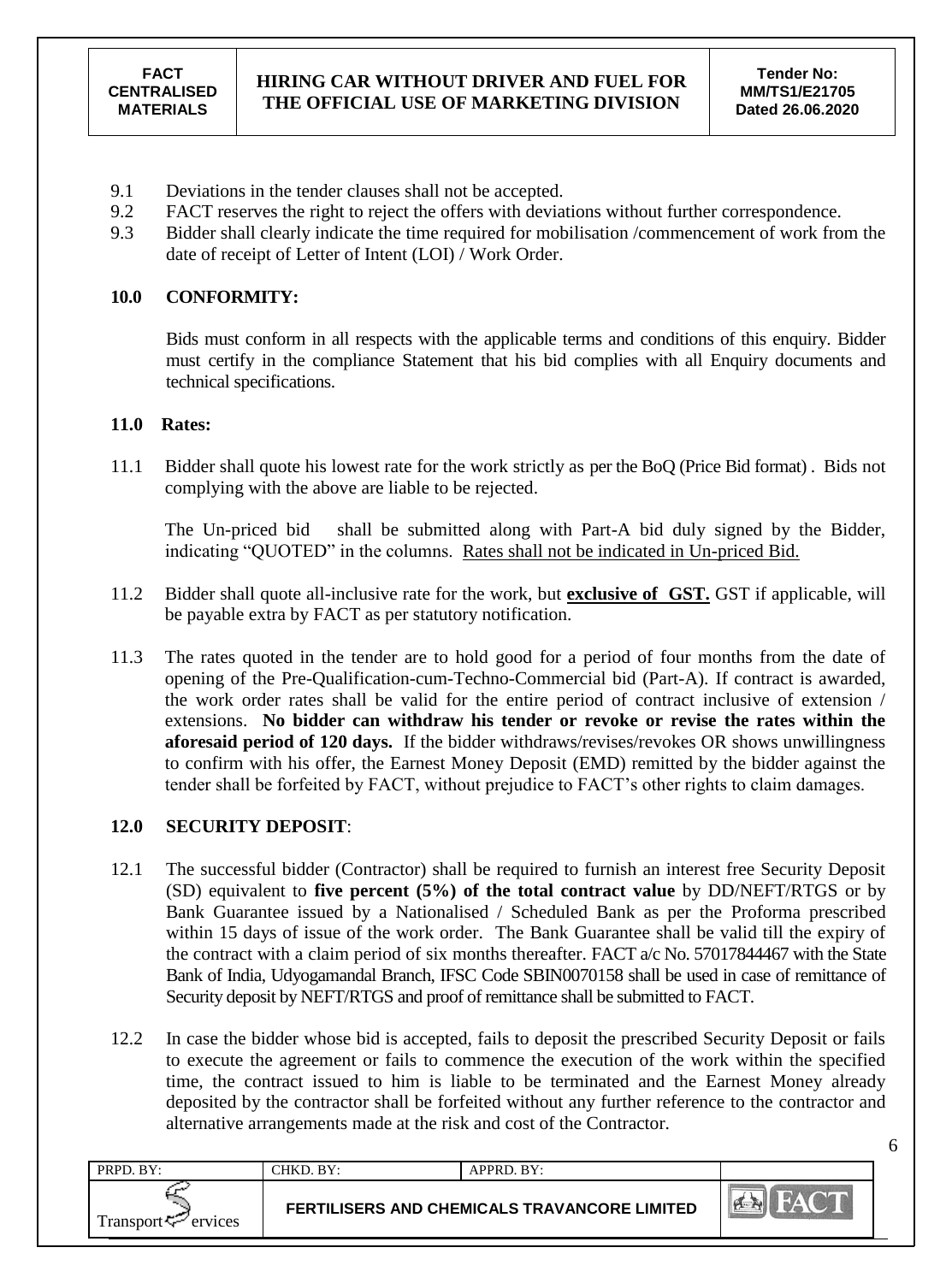7

#### **13.0 PURCHASER'S RIGHT:**

FACT reserves the right to reject any or all bids without assigning any reason whatsoever. No claims shall lie against FACT on this account and FACT"s decision in this regard shall be final and binding on the bidders. FACT reserves the right to negotiate with the lowest bidder.

#### **14.0 CONTRACTOR TO EXECUTE AGREEMENT**:

The contractor's responsibility under this contract will commence on the date specified in the Letter of Intent/Work Order. The successful Bidder shall be required to execute an Agreement with FACT, within 15 days of the receipt by him of the Work order issued by FACT for carrying out the work according to the terms and conditions of the contract given along with the Work Order. The Agreement shall be executed on Rs.500/- Stamp paper and shall be in the pro forma as specified by FACT. The provisions contained in tender papers and other documents exchanged between the Bidder and FACT shall form part of the contract. The Earnest Money Deposit is liable to be forfeited in case the contractor fails to execute the Agreement within the stipulated period as mentioned above.

#### **15.0 The bidder shall furnish the following along with the offers.**

- 1. The GST registration Number and details. In the case of Provisional ID, GST Registration Number shall be provided on receipt of the same.
- 2. Place of supply/Service
- 3. Address of the supplier/service provider's billing the item if it is different from 2 above
- 4. GST rates applicable for each item
- 5. HSN / SAC codes of each of the goods / services quoted

In case of unregistered contractor, a declaration to that effect with reason should be furnished.

FACT"s GST No. in the state of Kerala is **32AAACT6204C1Z2**. FACT"s GST numbers in other southern states is as follows:

| Tamilnadu:      | 33AAACT6204C1Z0 |
|-----------------|-----------------|
| Karnataka:      | 29AAACT6204C1ZP |
| Andhra Pradesh: | 37AAACT6204C1ZS |
| Telangana:      | 36AAACT6204C1ZU |
| Puducherry:     | 34AAACT6204C1ZY |

The supplier/contractor shall do the following:

- a) Submit GST compliant tax invoice to FACT along with supply.
- b) Shall ensure uploading the above invoice as per statute  $\&$
- c) File monthly returns in time enabling FACT to claim the input tax credit.

GST charged by the supplier/contractor shall be released separately to the supplier/contractor only after filing of (i) the outward supply details  $\&$  the monthly return on GSTN portal by the supplier/contractor and (ii) on matching the input tax credit to such invoice with the corresponding details of outward supply of the supplier/contractor.

| PRPD. BY:                | CHKD. BY: | APPRD. BY:                                   |  |
|--------------------------|-----------|----------------------------------------------|--|
| Transport $\sim$ ervices |           | FERTILISERS AND CHEMICALS TRAVANCORE LIMITED |  |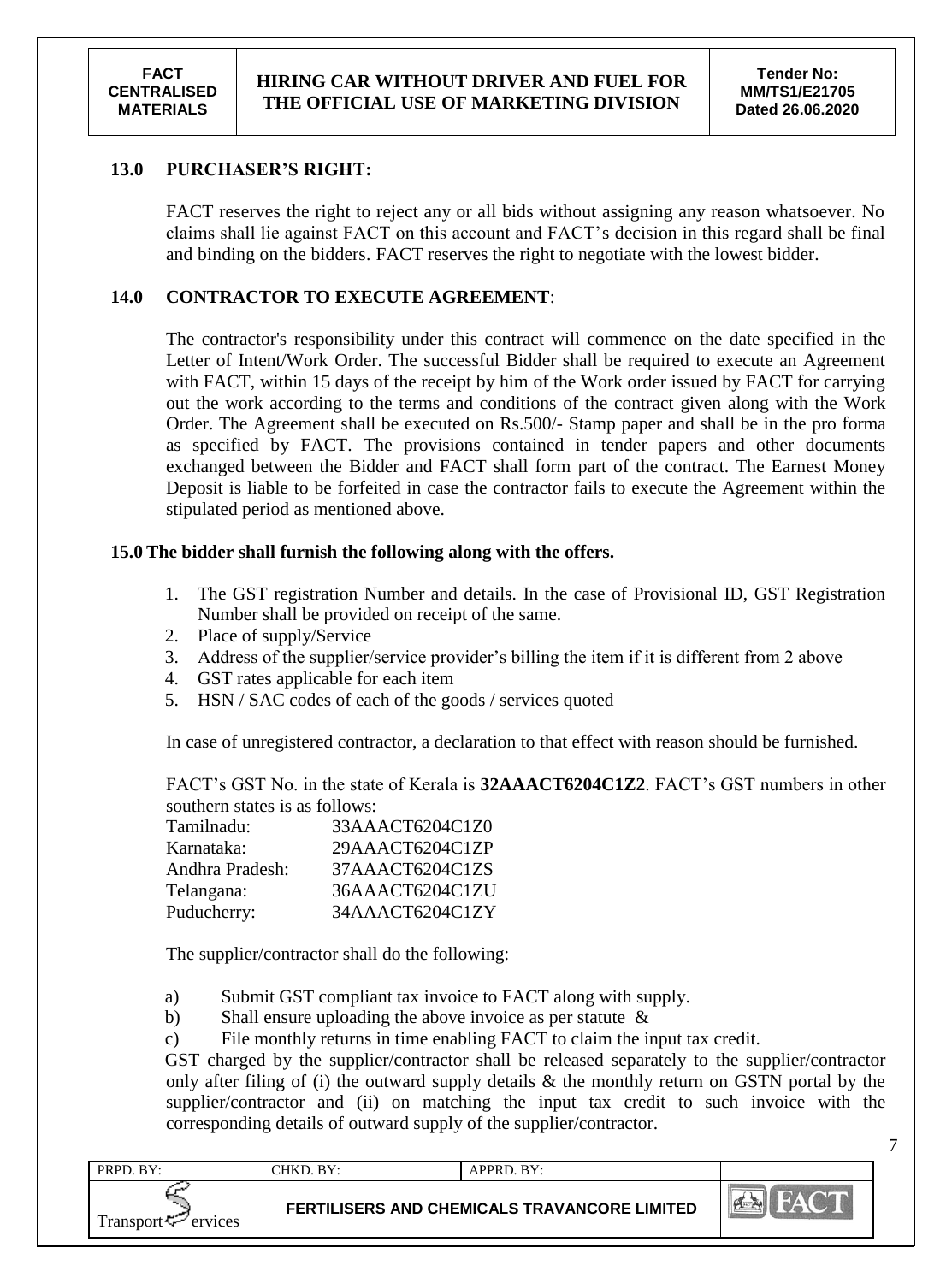In case FACT incurs any liability (like interest, penalty etc.,) due to denial/reversal of such input tax credit in respect of the invoice submitted by the supplier/contractor, for the reasons attributable to the supplier/contractor, the same shall be recovered from the supplier/contractor

Further in case FACT is deprived of the input tax credit due to any reason attributable to the supplier/contractor, the same shall not be paid or recovered if already paid to the supplier/contractor.

# 16.0 **GENERAL:**

- 16.1 FACT reserves the right to extend without giving any reason, the last date for submission and opening of bid, but such extension will be duly intimated to those who have submitted online. In case the date of bid opening happens to be a day of strike/hartal etc. due to any reasons or happens to be a holiday for FACT, declared due to unforeseen and emergency reasons or due to any tech problems, the bids will be opened at the same time on the next full working day.
- 16.2 FACT reserves the right to make changes in the tender documents, but such changes will be published in our portal as a corrigendum. Bidders are requested to counter check with portal before submitting their bids.
- 16.3 Mere submission of all the documents will not necessarily mean that the Bidder is suitable. Worthiness assessed by FACT will be final and binding on the Bidder.
- 16.4 FACT may relax condition of prior turnover and prior experience (if specified in the tender) with respect to Micro & Small Enterprises (MSEs) subject to meeting of quality and technical specifications.
- 16.5 Except in the cases of items/services related to public safety, health, critical security operations and equipment etc., FACT at its discretion may relax the conditions of prior turnover and prior experience (if specified in the tender) for Startups recognised by Dept. of Industrial policy and promotion (DIPP) subject to meeting quality and technical specifications, on furnishing copies of relevant certificates / documents in proof of such recognition by DIPP.
- 16.6 All clarification and correspondence related to this enquiry shall be made only in English to the Asst.General Manager(Materials)T&S, Centralised Materials, PD Administrative Building, FACT Ltd., Udyogamandal – 683 501, Tel : 0484-2568260/2568629/2546427, FAX No: 0484- 2545196, Email:julian@factltd.com
- 16.7 All disputes and questions, claims, rights, matters or things, whatsoever, in any way, arising out of or relating to the calling of bids, evaluation of offers, award of contract, change in structure of bids or any other matter relating to finalization of contract are to be referred to the sole Arbitrator who shall be the General Manager [Materials] of FACT. The award shall be binding on both the parties.The bidders are advised to get informed of all details they require regarding the work before submitting their bids.
- 16.8 Work order shall be issued by Asst. General Manager [Materials]-T&S.

# **17.0 TENDER UPDATES:**

Bidders are requested to visit Central Public Procurement Portal [\(https://eprocure.gov.in\)](https://eprocure.gov.in/) regularly for any updates/corrigendum on the tender, including extension of due date, if any. No other mode of communication shall be made in this regard.

# **18.0 FRAUD PREVENSION POLICY:**

| PRPD. BY:                      | CHKD. BY: | $APPRD$ . BY:                                       |        |
|--------------------------------|-----------|-----------------------------------------------------|--------|
| Transport $\leftarrow$ ervices |           | <b>FERTILISERS AND CHEMICALS TRAVANCORE LIMITED</b> | $\sim$ |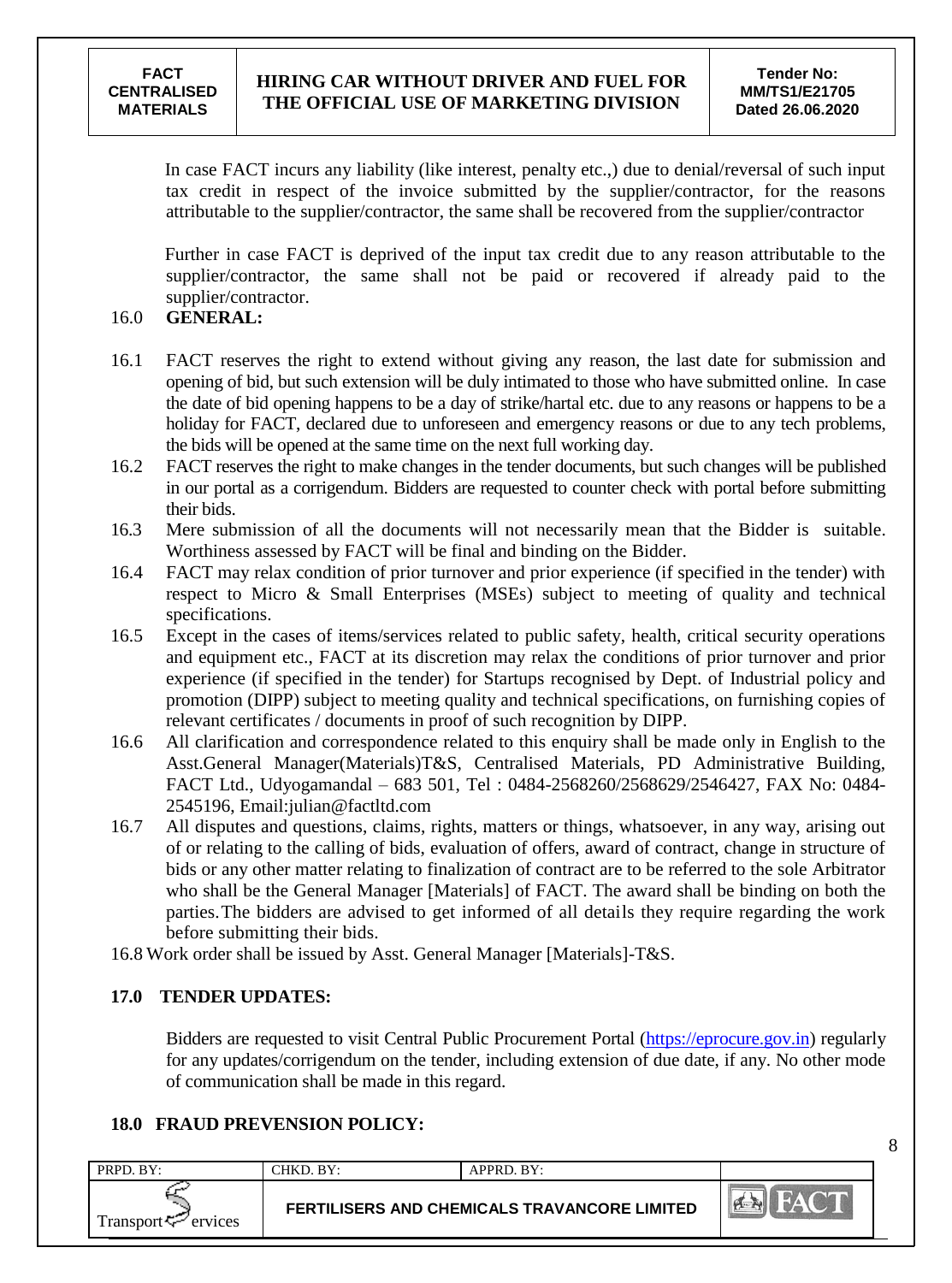**Tender No: MM/TS1/E21705 Dated 26.06.2020**

9

Bidders shall comply with Fraud Prevention Policy of FACT 2012 (FPPF 2012). The said Policy is available in FACT's Website [www.fact.co.in.](http://www.fact.co.in/)

**ASST. GENERAL MANAGER (MATERIALS)-TS**

| PRPD. BY:                      | CHKD. BY: | APPRD. BY:                                   |                  |
|--------------------------------|-----------|----------------------------------------------|------------------|
| Transport <sup>7</sup> ervices |           | FERTILISERS AND CHEMICALS TRAVANCORE LIMITED | <b>President</b> |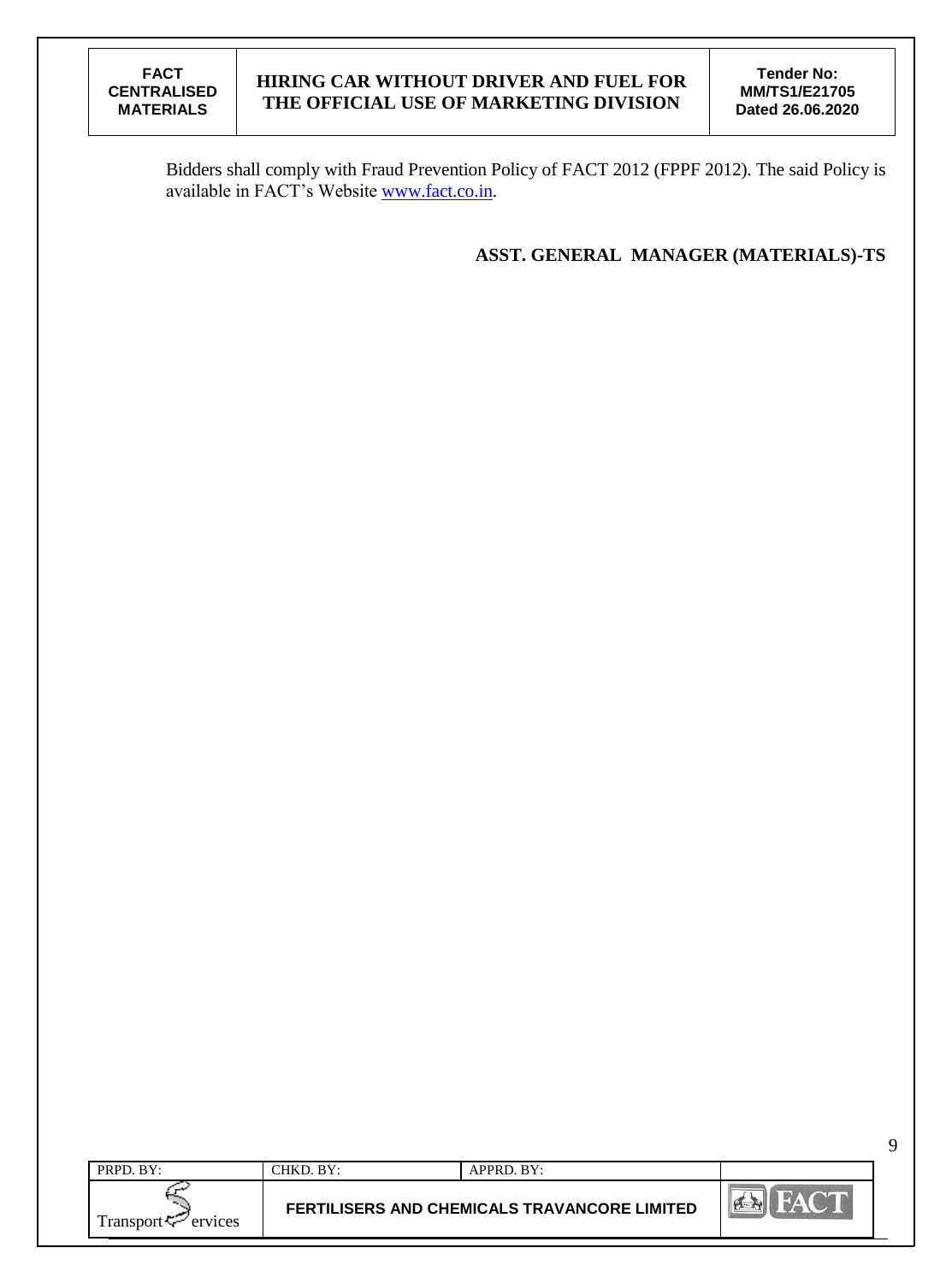# **HIRING CAR WITHOUT DRIVER AND FUEL FOR THE OFFICIAL USE OF MARKETING DIVISION**

10

#### **ANNEXURE II**

#### **PRE-QUALIFICATION CRITERIA TO BE MET BY THE BIDDERS:**

- 1. **Bidder shall have experience in passenger transport services/ car hiring services during any one of the last five years as on the date of tender.** As a proof for satisfying the above criteria bidder must enclose copies of i) Work Order supported by corresponding (ii) Experience/Completion certificate and (iii) Performance certificate issued by the contractee with Part A bid as documentary evidence. In case of running contracts, performance certificate submitted should have been issued after the date of enquiry. For this purpose, the documents from organisations of similar standing as FACT, or organisations of sound financial capability and having status of principal employer; or Govt./Quasi Govt./Pvt. Ltd. companies which do their work mainly through public contracts shall be considered for acceptance.
- 2. The bidder shall own, or be in possession of minimum one number, Tourist Taxi of Make Toyota Etios or Swift Dezire. The car offered for hiring shall not be older than 3 years at the time of commencement of work. Documentary evidence in support of the above such as Lease agreement in Rs.500/- Stamp paper (for leased vehicles), copies of Registration certificate, Permit, Insurance, Fitness Certificate etc. shall be furnished/uploaded along with the bid.
- 3. The bidder shall enclose along with pre-qualification bid, any of the following documents towards proof of financial soundness:
- (a) Copies of Income Tax returns for the three previous years ending as on 31.3.2019.
- (b) Copies of audited Balance sheet / Profit & loss Account with schedules for last three previous years ending as on 31.3.2019.
- (c) Bank statement after the date of enquiry showing minimum balance of Rs.30,000/- (or)/ Credit Worthiness Certificate from Bank Manager for minimum amount of Rs.30,000/-.
- (d) Bidder shall furnish a solvency certificate (original) for a minimum of Rs.30,000 from a Nationalised/ Scheduled Bank along with Part-A (Techno commercial) Bid. The Solvency Certificate issued shall be dated after the date of enquiry.
- 4. Bidder must have an office at KOCHI or nearby areas or be willing to open one immediately on award of the contract. The office shall be equipped with telephone/fax and shall have a responsible officer to coordinate the day-to-day activities with FACT.

Bidders not meeting the above criteria will not be considered.

| PRPD. BY:           | CHKD. BY: | APPRD. BY:                                          |                               |
|---------------------|-----------|-----------------------------------------------------|-------------------------------|
| Transport < Frances |           | <b>FERTILISERS AND CHEMICALS TRAVANCORE LIMITED</b> | $\frac{1}{2}$<br>$\mathbb{Z}$ |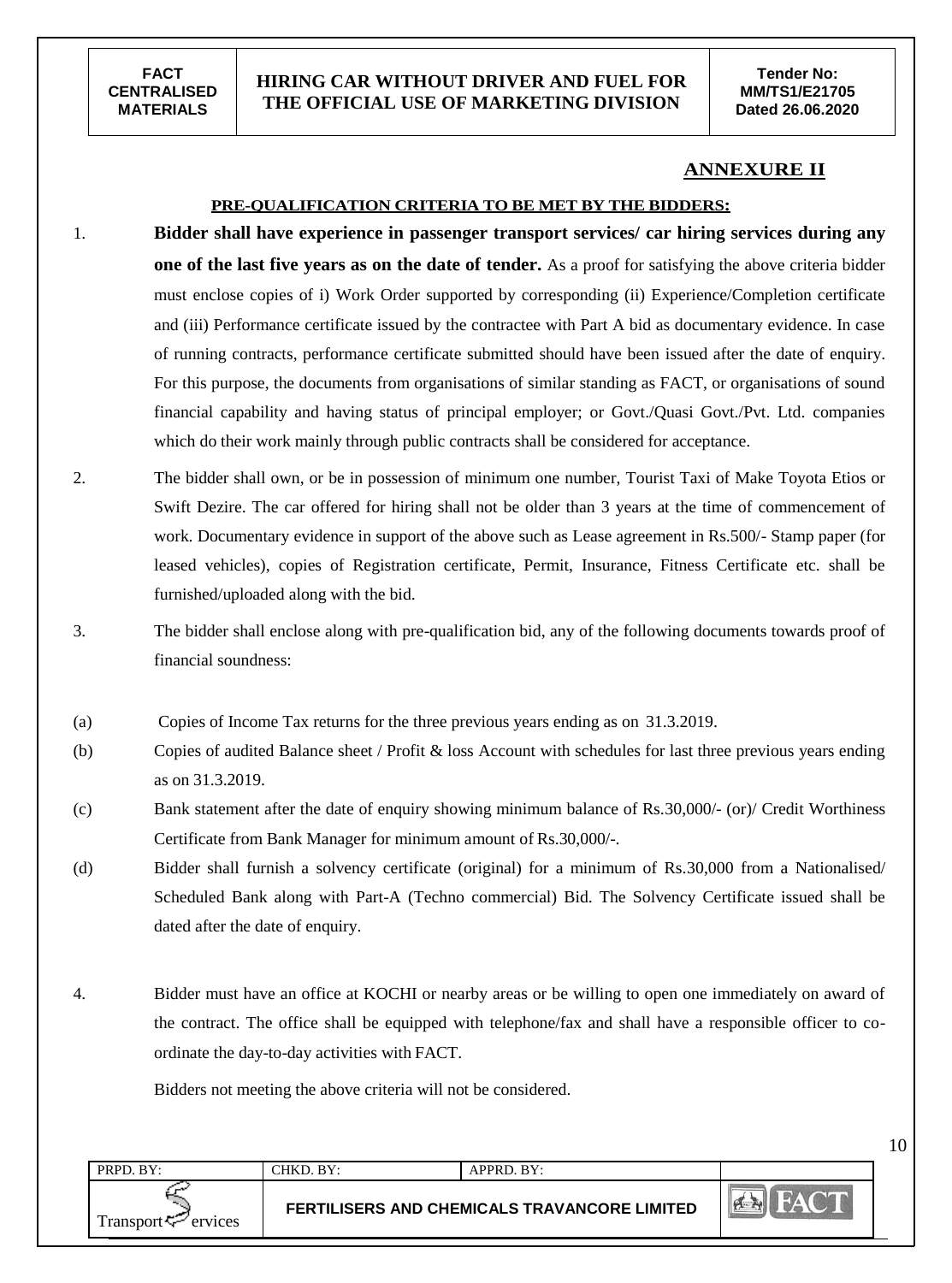**Tender No: MM/TS1/E21705 Dated 26.06.2020**

#### **ANNEXURE III**

11

# **VENDOR DATA UPDATION FORM**

FACT reserves the right to verify the information given as per the format and enclosures. It is the responsibility of the bidder to give the full details asked for as per this format for evaluating his bid as per this Enquiry. Any misrepresentation of facts and withholding of information may result in disqualification

| SI.<br>No.     | Description                                                              |                                                                                                                                                                                                                                                                                                       | To be filled in by Vendor                                          |                     |
|----------------|--------------------------------------------------------------------------|-------------------------------------------------------------------------------------------------------------------------------------------------------------------------------------------------------------------------------------------------------------------------------------------------------|--------------------------------------------------------------------|---------------------|
| $\mathbf{1}$   | Name of the bidder                                                       |                                                                                                                                                                                                                                                                                                       |                                                                    |                     |
| $\overline{c}$ | Address and designation of the Bidder                                    |                                                                                                                                                                                                                                                                                                       |                                                                    |                     |
| 3              | Telephone Nos. (with Country/STD<br>codes)                               |                                                                                                                                                                                                                                                                                                       |                                                                    |                     |
| 4              | Tele fax Nos.                                                            |                                                                                                                                                                                                                                                                                                       |                                                                    |                     |
| 5              | E-Mail id                                                                |                                                                                                                                                                                                                                                                                                       |                                                                    |                     |
| 6              | Constitution of the firm: (Strike out<br>which is not applicable         |                                                                                                                                                                                                                                                                                                       | Proprietorship /<br>Regd.<br>Company/Co-operative society.         | Partnership/Limited |
| 7.             | Year of Establishment                                                    |                                                                                                                                                                                                                                                                                                       |                                                                    |                     |
| 8.             | Name, Address ,Telephone Nos. of<br>Proprietor/Partner/Directors         |                                                                                                                                                                                                                                                                                                       |                                                                    |                     |
| a.             | Name                                                                     |                                                                                                                                                                                                                                                                                                       |                                                                    |                     |
| b.             | Address                                                                  |                                                                                                                                                                                                                                                                                                       |                                                                    |                     |
| $\mathbf{c}$ . | Phone No.                                                                |                                                                                                                                                                                                                                                                                                       | Office:<br>Residence:                                              |                     |
| d.             | Mobile No.                                                               |                                                                                                                                                                                                                                                                                                       |                                                                    |                     |
| e.             | Fax No.                                                                  |                                                                                                                                                                                                                                                                                                       |                                                                    |                     |
| f.             | Email id.                                                                |                                                                                                                                                                                                                                                                                                       |                                                                    |                     |
| 9.             | Name and Address of the<br>authorised signatory                          |                                                                                                                                                                                                                                                                                                       |                                                                    |                     |
| 10.            | <b>CATEGORY:</b>                                                         |                                                                                                                                                                                                                                                                                                       |                                                                    |                     |
| a              | following status (please tick)                                           | Whether the entrepreneur comes under the<br>In case of Micro/Small pl. enclose UAM<br>declare their UAM Number on CPP<br>Portal and copy of this registration /<br>declaration shall be attached with the<br>offer; failing which such bidders will not<br>be able to enjoy benefits as per PP Policy | certificate. All MSE bidders shall register Micro / Small / medium |                     |
|                | PRPD. BY:                                                                | CHKD. BY:                                                                                                                                                                                                                                                                                             | APPRD. BY:                                                         |                     |
|                | FERTILISERS AND CHEMICALS TRAVANCORE LIMITED<br>Transport $\leq$ ervices |                                                                                                                                                                                                                                                                                                       |                                                                    | <b>EN FACT</b>      |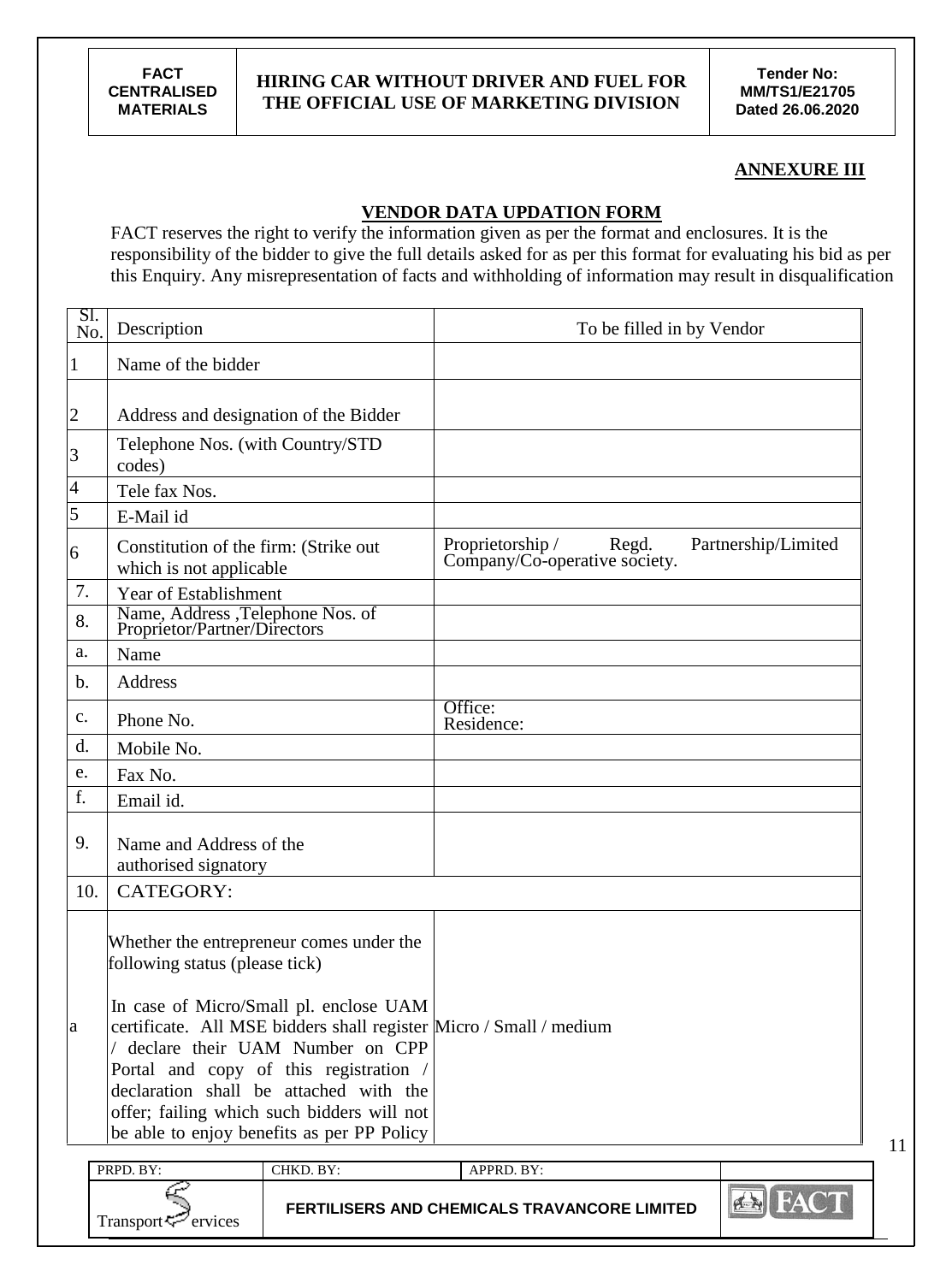|    | for MSME order, 2012.                                                                         |                                                                                                   |
|----|-----------------------------------------------------------------------------------------------|---------------------------------------------------------------------------------------------------|
|    |                                                                                               |                                                                                                   |
| b  | In case the bidder is an Entrepreneur<br>whether he/she belongs to SC/ST category             |                                                                                                   |
|    |                                                                                               | Scanned Copy of the following documents (Sl.No.11 to 17) shall be attached along with Part A bid. |
| 11 | Document showing Provident Fund code<br>No.                                                   |                                                                                                   |
| 12 | PAN CARD No.                                                                                  |                                                                                                   |
| 13 | <b>GST Registration No./Provisional ID</b>                                                    |                                                                                                   |
| 14 | Copy of Audited Balance Sheet and Profit<br>& Loss A/c (for the last 3 years)                 |                                                                                                   |
| 15 | Authorisation Letter/Document certifying<br>the name and signature of authorised<br>signatory |                                                                                                   |
| 16 | Copy of certificate for having registration<br>with ESI                                       |                                                                                                   |
| 17 | Power of attorney in favour of Authorised<br>signatory                                        |                                                                                                   |
| 18 | Mobilization Period(Time required for<br>commencement of work)                                |                                                                                                   |

#### 19. Vehicle details

|              | Item                                                                                                                                                                                                                                                                                                                                      | Details                              |
|--------------|-------------------------------------------------------------------------------------------------------------------------------------------------------------------------------------------------------------------------------------------------------------------------------------------------------------------------------------------|--------------------------------------|
| a            | Make                                                                                                                                                                                                                                                                                                                                      |                                      |
| b            | Model                                                                                                                                                                                                                                                                                                                                     |                                      |
| $\mathbf{C}$ | Registration No. (attach copy of RC                                                                                                                                                                                                                                                                                                       |                                      |
|              | Book)                                                                                                                                                                                                                                                                                                                                     |                                      |
| d            | Seating capacity excluding seats for crew-                                                                                                                                                                                                                                                                                                |                                      |
|              | driver/cleaner/checker etc.                                                                                                                                                                                                                                                                                                               |                                      |
| e            | Details of Hypothecation of the Taxi, if                                                                                                                                                                                                                                                                                                  |                                      |
|              | any.                                                                                                                                                                                                                                                                                                                                      |                                      |
|              | Contract carriage valid Permit No.                                                                                                                                                                                                                                                                                                        |                                      |
| g            | Permit valid up to                                                                                                                                                                                                                                                                                                                        |                                      |
| $\mathbf h$  | Insurance certificate Valid upto                                                                                                                                                                                                                                                                                                          |                                      |
|              | Fitness certificate valid upto                                                                                                                                                                                                                                                                                                            |                                      |
|              | $\mathbf{r}$ $\mathbf{r}$ $\mathbf{r}$ $\mathbf{r}$ $\mathbf{r}$ $\mathbf{r}$ $\mathbf{r}$ $\mathbf{r}$ $\mathbf{r}$ $\mathbf{r}$ $\mathbf{r}$ $\mathbf{r}$ $\mathbf{r}$ $\mathbf{r}$ $\mathbf{r}$ $\mathbf{r}$ $\mathbf{r}$ $\mathbf{r}$ $\mathbf{r}$ $\mathbf{r}$ $\mathbf{r}$ $\mathbf{r}$ $\mathbf{r}$ $\mathbf{r}$ $\mathbf{$<br>. . | $\cdot$ $\sim$ $\sim$ $\sim$ $\cdot$ |

Note: RC/Permit/Fitness/Insurance and lease agreement in Rs.500/- stamp paper in case vehicle Not owned by bidder

| PRPD. BY:           | $\rm CHKD\_BY:$ | $APPRD$ . $BY:$                                     |                                         |
|---------------------|-----------------|-----------------------------------------------------|-----------------------------------------|
| Transport < Frances |                 | <b>FERTILISERS AND CHEMICALS TRAVANCORE LIMITED</b> | $  \mathcal{O}  $ and $  \mathcal{O}  $ |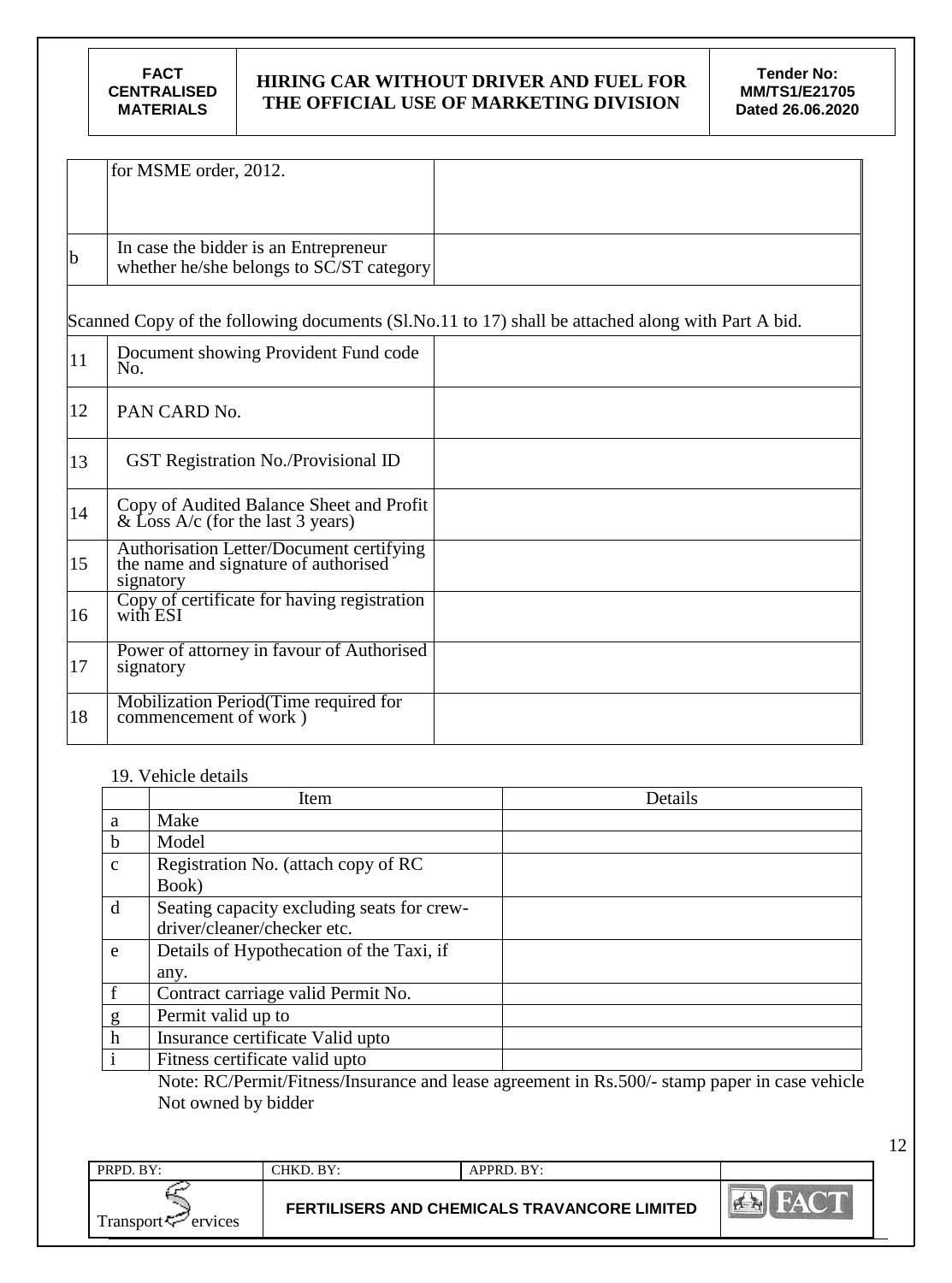|             | 20. Own Workshop/ Garage / servicing station?<br>Yes/No |
|-------------|---------------------------------------------------------|
|             | If ' $Yes'$ .                                           |
| -a          | i.) Address of the service station:                     |
|             | ii) Contact person with phone No:                       |
|             | If 'No', Arrangements with other parties for repairing  |
| $\mathbf b$ | servicing of vehicles.                                  |
|             | i.) Address of the service station:                     |
|             | ii) Contact person with phone No:                       |

21. Experience of transport operations: Yes / No

If 'Yes' furnish details as below:-

| Sl No. | Name of client | Contract<br>period | Type of vehicle operated,<br>with capacity | Registration No.<br>of vehicles |
|--------|----------------|--------------------|--------------------------------------------|---------------------------------|
|        |                |                    |                                            |                                 |
|        |                |                    |                                            |                                 |

# 22. Vehicles committed to other clients at present.

| Sl.<br>No. | Name of client | Contract<br>period | Type of vehicle operated,<br>with capacity | Registration<br>No. of vehicles |
|------------|----------------|--------------------|--------------------------------------------|---------------------------------|
|            |                |                    |                                            |                                 |
|            |                |                    |                                            |                                 |
|            |                |                    |                                            |                                 |

# 23. Name of the Bank and the Branches with which bidder has dealing:

# ` Details of credit limits/facilities enjoyed:

| Sl <sub>No.</sub> | Name of the Bank | Type of credit(i.e., | Amount of credit |
|-------------------|------------------|----------------------|------------------|
|                   |                  | $CC/C$ , O/D etc.    | limit sanctioned |
|                   |                  |                      |                  |
|                   |                  |                      |                  |
|                   |                  |                      |                  |

24. Please furnish the following details along with your Banker"s Authorisation letter

| <br>Income Tax PAN No.        |  |
|-------------------------------|--|
| GST Registration No           |  |
| Name of the Bank with address |  |
|                               |  |

| PRPD. BY:                      | CHKD. BY:                                    | APPRD. BY: |               |
|--------------------------------|----------------------------------------------|------------|---------------|
| Transport $\leftarrow$ ervices | FERTILISERS AND CHEMICALS TRAVANCORE LIMITED |            | <b>PASSER</b> |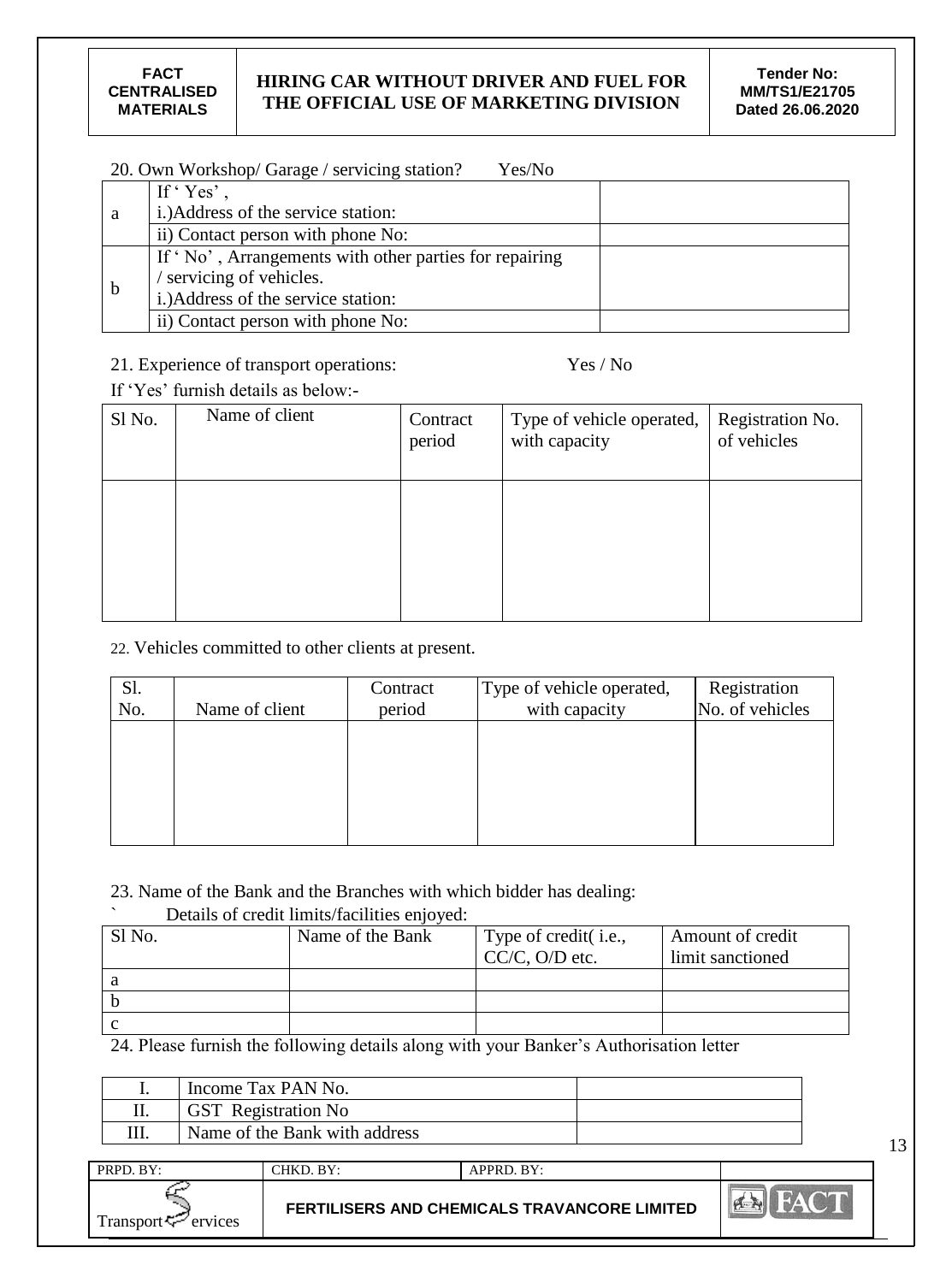| IV.   | Name of the Branch with address |  |
|-------|---------------------------------|--|
|       | <b>MICR Code</b>                |  |
| VI.   | <b>IFSC Code</b>                |  |
| VII.  | <b>Account Type</b>             |  |
| VIII. | Bank Account No.                |  |
| IX.   | Account holder's Name           |  |
| Х.    | Vendor email address/es         |  |

25. Whether your firm/company is blacklisted by FACT or any other Public /sector/Govt./Quasi Govt.Organisation/any other client? Yes/No

| 26           | Whether your contract was terminated before       |                                                                                                                                                                                                                                                                                                                                                                                                                              | Yes/No |                                         |
|--------------|---------------------------------------------------|------------------------------------------------------------------------------------------------------------------------------------------------------------------------------------------------------------------------------------------------------------------------------------------------------------------------------------------------------------------------------------------------------------------------------|--------|-----------------------------------------|
|              |                                                   | expiry of contract period or security deposit/EMD                                                                                                                                                                                                                                                                                                                                                                            |        |                                         |
|              | forfeited by FACT or any other Public             |                                                                                                                                                                                                                                                                                                                                                                                                                              |        |                                         |
|              | Sector/Govt./Quasi Govt. Organisation/any other   |                                                                                                                                                                                                                                                                                                                                                                                                                              |        |                                         |
|              | client                                            |                                                                                                                                                                                                                                                                                                                                                                                                                              |        |                                         |
| 27           |                                                   | Whether Proprietor/Partner/Director(as applicable)                                                                                                                                                                                                                                                                                                                                                                           | Yes/No |                                         |
|              | has been prosecuted by any judicial court for any |                                                                                                                                                                                                                                                                                                                                                                                                                              |        |                                         |
|              | criminal                                          |                                                                                                                                                                                                                                                                                                                                                                                                                              |        |                                         |
| 28           | Declaration on Proprietor/Partners/Director       |                                                                                                                                                                                                                                                                                                                                                                                                                              |        |                                         |
|              | Full Name of the Proprietor/Partner/Direct        |                                                                                                                                                                                                                                                                                                                                                                                                                              |        | Name of the other firm(s) of which      |
|              |                                                   |                                                                                                                                                                                                                                                                                                                                                                                                                              |        | bidder is a proprieter/partner/Director |
| a            |                                                   |                                                                                                                                                                                                                                                                                                                                                                                                                              |        |                                         |
| $\mathbf b$  |                                                   |                                                                                                                                                                                                                                                                                                                                                                                                                              |        |                                         |
| $\mathbf c$  |                                                   |                                                                                                                                                                                                                                                                                                                                                                                                                              |        |                                         |
| $\mathbf{d}$ |                                                   |                                                                                                                                                                                                                                                                                                                                                                                                                              |        |                                         |
| e            |                                                   |                                                                                                                                                                                                                                                                                                                                                                                                                              |        |                                         |
|              |                                                   | I/We hereby solemnly declare that the Proprietor/Partner/Director of this firm/company<br>mentioned at Sl.No.(s) above is/are common/not common(Strike off whichever is not<br>applicable/with any other firm/company who has applied for against same advertisement.<br>In case of common Proprietor/Partner/Director in other firm, who has applied against<br>same advertisement, pls mention the name of the firm/firms. |        |                                         |
| 29           | Details of EMD                                    |                                                                                                                                                                                                                                                                                                                                                                                                                              |        |                                         |
|              | Name of                                           | UTR No./Challan/                                                                                                                                                                                                                                                                                                                                                                                                             | Date   | Amount(Rs.)                             |
|              | <b>Bank/issuing Branch</b>                        | Receipt No.                                                                                                                                                                                                                                                                                                                                                                                                                  |        |                                         |
|              |                                                   |                                                                                                                                                                                                                                                                                                                                                                                                                              |        |                                         |

| PRPD. BY:            | CHKD. BY: | APPRD. BY:                                   |  |
|----------------------|-----------|----------------------------------------------|--|
| Transport<br>ervices |           | FERTILISERS AND CHEMICALS TRAVANCORE LIMITED |  |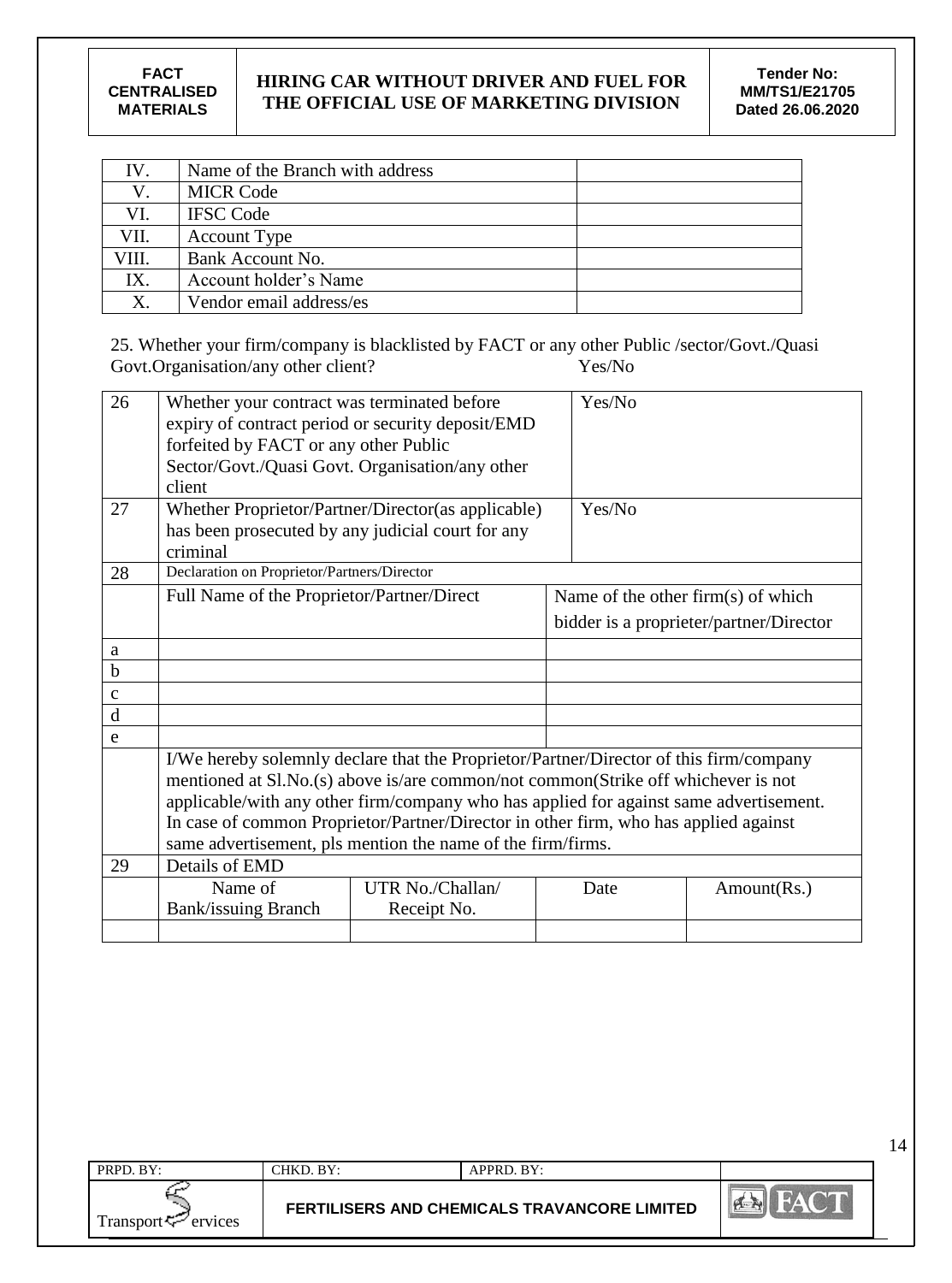.

#### **HIRING CAR WITHOUT DRIVER AND FUEL FOR THE OFFICIAL USE OF MARKETING DIVISION**

15

# **DECLARATION**

I/We certify that all information furnished by me/us against this enquiry are true and correct to the best of my/our knowledge and belief. In the event of any information given by me/us is found to be untrue/incorrect, I /We have no objection in FACT disqualifying me/us against this enquiry and banning me/us from participating in future enquiries as well.

Authorised Signatory,

- Date: Name : Name : Name : Name : Name : Name : Name : Name : Name : Name : Name : Name : Name : Name : Name :  $\mathbb{R}$ Place: Designation : Signature :
	- (Seal) :

| PRPD. BY:              | CHKD. BY: | APPRD. BY:                                   |                  |
|------------------------|-----------|----------------------------------------------|------------------|
| Transport < F≃ ervices |           | FERTILISERS AND CHEMICALS TRAVANCORE LIMITED | $\sum_{k=1}^{n}$ |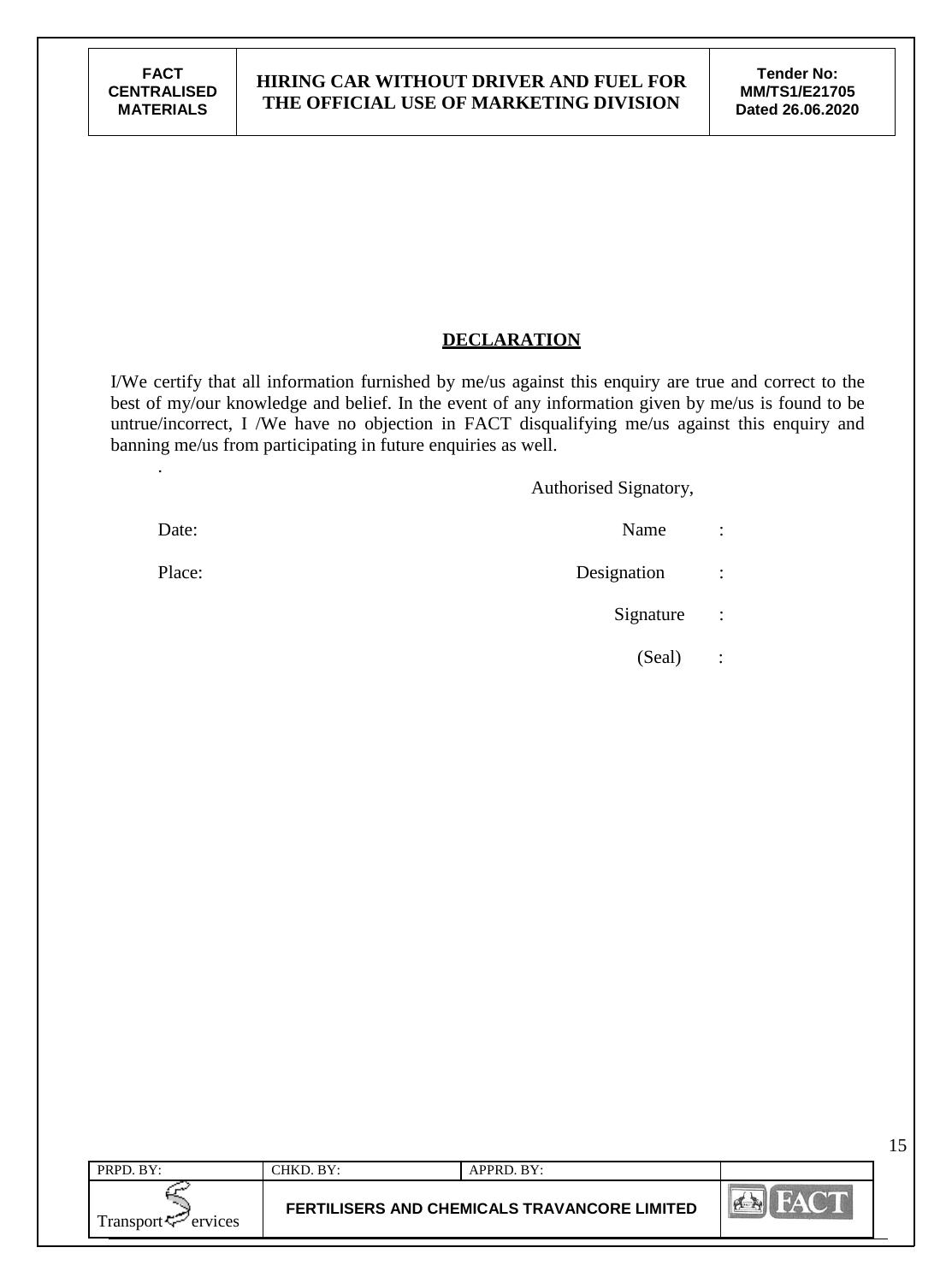**Tender No: MM/TS1/E21705 Dated 26.06.2020**

#### **ANNEXURE IV**

# **COMPLIANCE STATEMENT**

We state that our bid is in full compliance with the documents issued against the Enquiry No: MM/TS1/E21705 dtd. 26.06.2020 and we have read and understood the Notice Inviting Tender, Scope of Work, Instructions to Bidders, Schedule of operation and Terms and Conditions of Contract attached with this enquiry referred above and hereby confirm our acceptance to the same.

Name of bidder : Signature of the Bidder:

Place: Date:

| PRPD. BY:              | CHKD. BY: | APPRD. BY:                                          |             |
|------------------------|-----------|-----------------------------------------------------|-------------|
| Fransport <<br>ervices |           | <b>FERTILISERS AND CHEMICALS TRAVANCORE LIMITED</b> | <b>PERT</b> |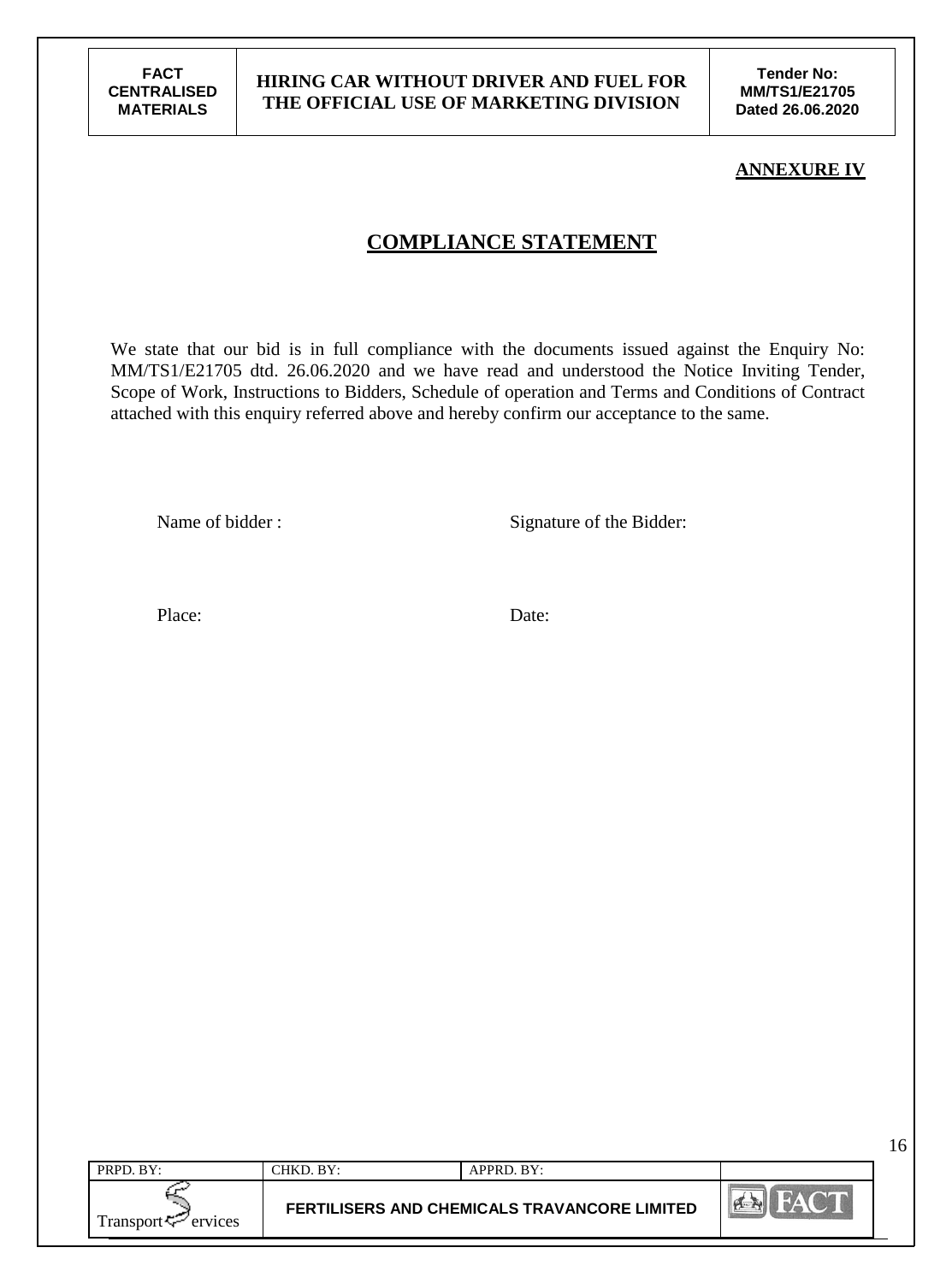#### **HIRING CAR WITHOUT DRIVER AND FUEL FOR THE OFFICIAL USE OF MARKETING DIVISION**

**Tender No: MM/TS1/E21705 Dated 26.06.2020**

#### **ANNEXURE- V**

# **SPECIAL TERMS AND CONDITIONS OF CONTRACT**

**01.** Scope of work:

Providing 1 Air-conditioned Tourist Taxi of Make Toyota Etios or Swift Dezire for the use of the Marketing Division of FACT located at Udyogamandal, Kochi. The vehicle should be made available at the required date and time which will be intimated by the authorised officer of the Company. The above requirement will be on all days including Sundays and Holidays, for 24 hours duty.

**02.** The validity of the Contract shall be 1 (One) year from the date of placement of order.

**03.** The minimum monthly requirements are (for both local and outstation use):

Car: 1 Car (AC) without Driver & Fuel on monthly rental for 24 hours duty and the expected km per month would be approximately 2000.

**04.** The vehicle shall be made available on all days including Sundays & Holidays.

**05.** The vehicle taken on contract must be made available at any given time and day as desired by the officer concerned in FACT.

**06.** The rates shall be inclusive of all incidental and other charges which may have to be incurred by the Contractor in execution of the work as per this contract. The rates shall be firm for the period of contract.

**07.** Payment shall be effected against presentation of the Bills duly certified by the authorized person of FACT, normally within 1 month from the date of receipt of the Bills.

**08.** Substitute vehicle with same model and capacity and in good running condition is to be provided by the contractor in case the contract vehicle is garaged for servicing/repair works. In the event contractor fails to provide substitute vehicle, FACT may make alternate arrangements at the risk and cost of the contractor and expenses incurred for the same shall be recovered from the Contractor.

**09.** It shall be the responsibility of the contractor to keep all documents and certificates valid and current in the vehicle. The Company shall not be responsible either directly or indirectly in any manner whatsoever for any omission on the part of the contractor in respect of statutory requirements as per MV Act or any other Statutes & Rules as applicable.

**10.** The vehicle provided shall be in very good running condition and proper upkeep of the vehicle is to be ensured by the contractor. The model of the vehicles shall not be earlier than 3 years at any time during the tenure of the contract. Year and make of the vehicle should be duly specified. Vehicles shall be stationed at the office premises of the Marketing Division of the Company and operate as per requirements.

17 **11.** The Contractor shall strictly observe the Security and Safety Regulations of FACT. The vehicles

| PRPD, BY:                      | CHKD. BY: | APPRD. BY:                                          |  |
|--------------------------------|-----------|-----------------------------------------------------|--|
| Transport <sup>7</sup> ervices |           | <b>FERTILISERS AND CHEMICALS TRAVANCORE LIMITED</b> |  |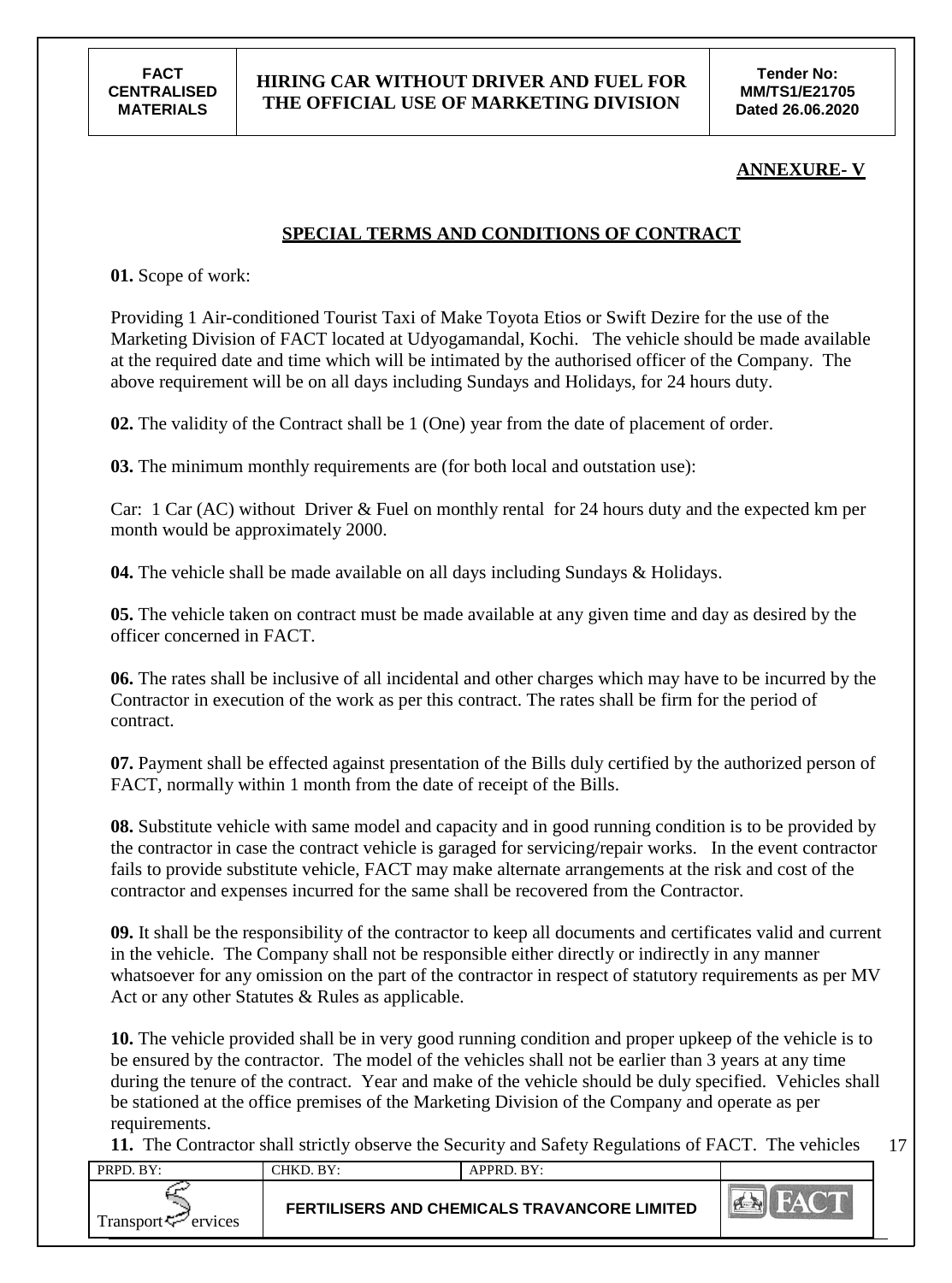shall be equipped with all the necessary safety appliances/equipment for emergency and rescue purpose as stipulated in Motor Vehicles Act 1988 and Rules thereto.

**12.** The Contractor shall comply with the requirements of all Local, State and Central Govt. Acts, Rules, Regulations, By-Laws, Orders, etc. in force from time to time and in particular Indian Factories Act, Workmen"s Compensation Act, Contract Labour (Regulations and Abolition) Act 1970, Minimum Wages Act 1936, the Mines Act 1952, the Explosive Act and all other relevant Acts and Laws as amended from time to time insofar as they are or may be applicable to the execution of work.

The Contractor shall obtain at his costs all permits, licenses and other authorizations, as required for his work from Government Authorities. The Contractor shall maintain proper records and registers as required by the concerned statutes and submit them to FACT as and when required.

FACT shall not make any payments to the Contractor other than the rates agreed for the work. Any extra payments, if any, during the course of the contract period shall be borne entirely by the Contractor.

In case the Contractor fails to discharge his statutory obligations leading to a situation wherein FACT is to incur any expenditure/loss in their capacity as the Principal Employer, such expenditure/loss shall be realized from the Contractor.

The Contractor shall indemnify FACT against any eventualities arising out of accidents and punishments by legal/statutory authorities due to negligence on the part of the contractor/agency.

**13.** The vehicle that will be provided under this contract shall be in good running condition. The vehicle should be comprehensively insured against all risks at the cost of the contractor/owner and the policy of insurance should be in force at all times during the contract period and the same shall be provided along with the vehicle with other documents as may be required legally.

**14.** The contractor shall bear all expenditure connected with maintenance necessitated to the vehicle during the period of Contract, except minor repairs like puncture, etc.

**15.** The contractor will be responsible for loss, damage or injury to any person, property, materials, equipment or any other article caused due to ill maintenance of the vehicle hired by FACT.

**16.** The contractor shall at all times keep FACT indemnified against all claims, actions, proceedings, costs, damages incurred and compensation agreed in consequence of any breach of all or any of the covenants and warrants herein contained.

**17.** In the event of failure on the part of the Contractor to execute the Contract to FACT"s satisfaction, FACT may, at their option, either recover from the contractor damages at the risk and cost of the Contractor and without prejudice to FACT"s other rights as per the Contract, terminate the Contract wholly or partially and carry out the work through other Contractors or by themselves.

offer will be considered as inclusive of all liabilities of GST. FACT will not entertain any future claim 18 **18.** The bidder shall quote the applicable GST, clearly indicating the rate and the amount of GST included in the bid and the classification of the respective service (as per GST Rules) under which the GST is payable. In case the applicability of GST is not quoted explicitly in the offer by the Bidder, the

| PRPD. BY:                      | CHKD, BY: | $APPRD$ . BY:                                       |  |
|--------------------------------|-----------|-----------------------------------------------------|--|
| Transport <sup>7</sup> ervices |           | <b>FERTILISERS AND CHEMICALS TRAVANCORE LIMITED</b> |  |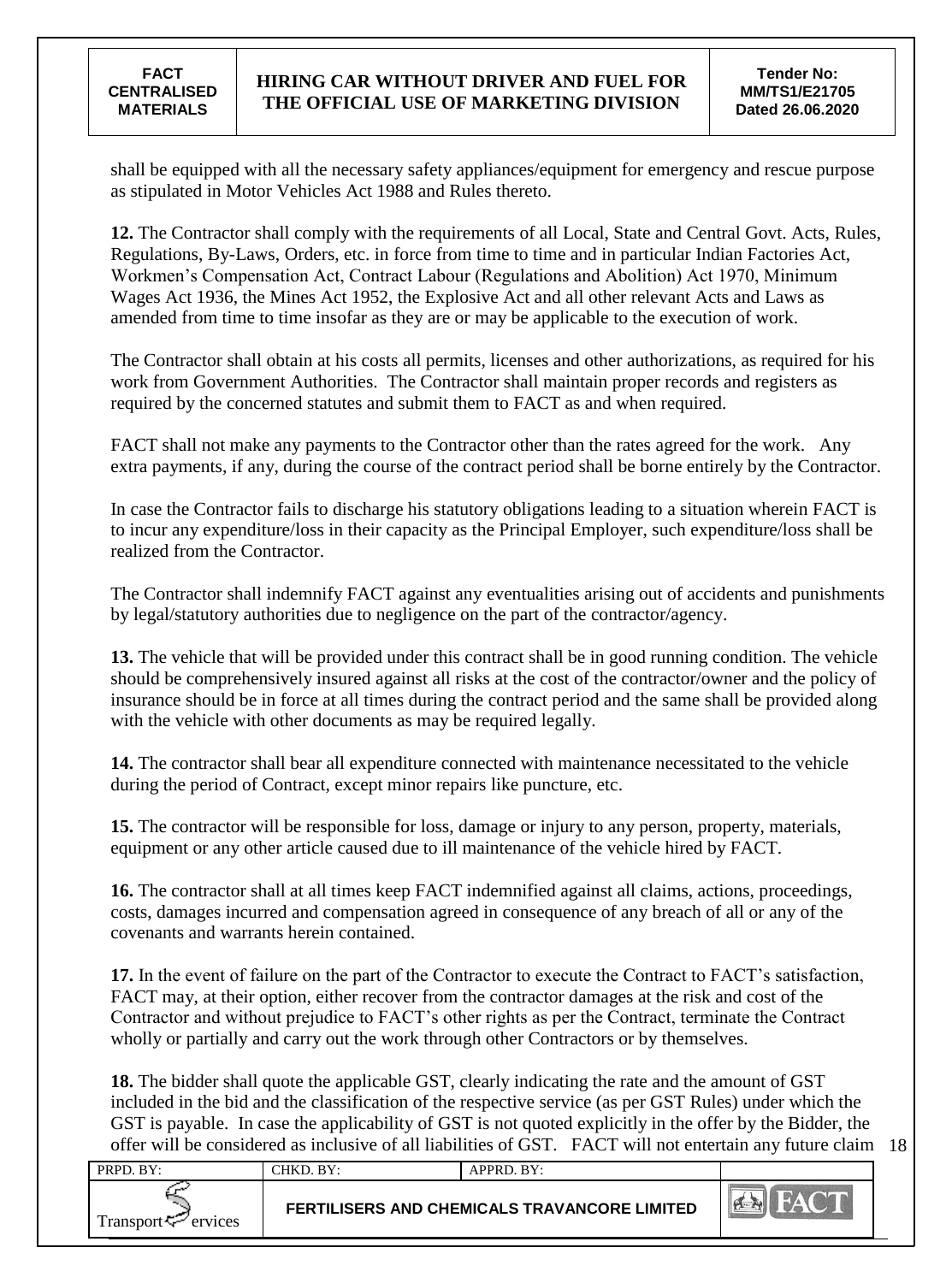in respect of GST against such offers.

In case the quoted information related to various taxes and duties subsequently proves wrong, incorrect or misleading:

(a) FACT will have no liability to reimburse the difference in the duty/tax, if finally the assessed amount is on the higher side.

(b) FACT will have the right to recover the difference in case the rates of duty/tax finally assessed is on the lower side.

The service provider should have a valid GST registration with the concerned authorities and a copy of such registration certificate should be submitted along with the offer.

19. The Contract can be terminated by FACT with one month's notice at any time during the pendency of the contract. The decision of FACT in the matter will be final.

**20.** In case any terms & conditions specified in the Special Conditions of Contract stands contrary to that in the Standard Conditions of contract, the latter will prevail.

**OTHER TERMS AND CONDITIONS: All other terms and conditions shall be as per our "Standard Terms and Conditions of Contract - Annexure –VI. In case of any contradiction between Special Terms and Conditions – Annexure – V and Standard Terms and Conditions of Contract – Annexure – VI, Annexure – V(Special terms & conditions) will prevail.**

| PRPD. BY:                                                         | CHKD. BY: | APPRD. BY:                                   |                 |
|-------------------------------------------------------------------|-----------|----------------------------------------------|-----------------|
| $i$ <sup>r</sup> ansport $\tau$ <sup>-</sup><br>ervices<br>$\sim$ |           | FERTILISERS AND CHEMICALS TRAVANCORE LIMITED | <b>Piece Pa</b> |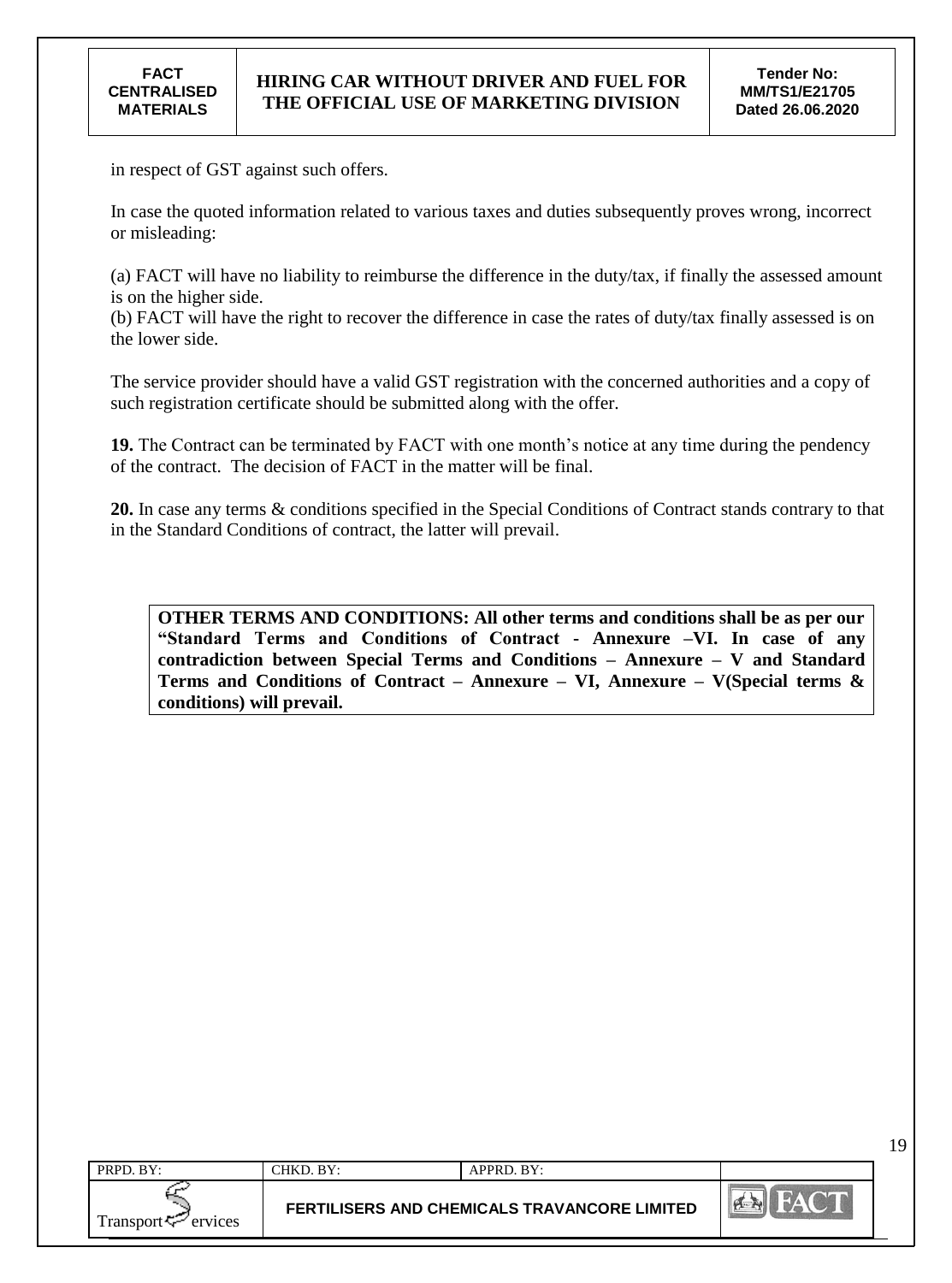**Tender No: MM/TS1/E21705 Dated 26.06.2020**

#### **ANNEXURE: VI**

20

#### **STANDARD TERMS AND CONDITIONS OF CONTRACT**

#### **00. CONTENTS:**

- **01. GENERAL:**
- **02. SECURITY DEPOSIT:**
- **03. RATES:**
- **04. PAYMENT:**
- **05. QUANTITY:**
- **06. CONTINUITY OF WORK:**
- **07. RESPONSIBILITY FOR MATERIAL:**
- **08. SECURITY & SAFETY REGULATIONS**
- **09. STATUTORY OBLIGATIONS**
- **10. CONTRACTOR's WORKMEN**
- **11. DEFAULT**
- **12. TERMINATION:**
- **13. FORCE MAJEURE:**
- **14. ASSIGNMENT:**
- **15. APPLICABLE LAW AND SETTLEMENT OF DISPUTES:**
- **16. ENVIRONMENT MANAGEMENT SYSTEM:**
- **17 ENTIRETY OF CONTRACT**
- **18 FRAUD PREVENTION POLICY**

#### **01. GENERAL:**

"FACT" shall mean the Fertilisers and Chemicals Travancore Limited, with registered office at Udyogamandal and its operating Divisions at Udyogamandal and Ambalamedu.

"Contractor" shall mean the firm/company/individual, who has been awarded the work order (Contract) against their bid in response to the enquiry issued by FACT.

The Contractor shall return to FACT the duplicate copy of the work order with terms and conditions duly acknowledged and signed in confirmation of having accepted the order as per terms and conditions mentioned.

The Contractor shall execute within 15days from the date of receipt of FACT's Letter of Intent, an agreement in stamp paper in the form prescribed by FACT and shall bear all expenses incidental thereto.

The contract once awarded will not imply that the Contractor has exclusive right for the particular job.

The Contractor is deemed to have carefully examined and satisfied himself on the nature and extent of work to be executed and no claims for any extra payment shall be admissible under any circumstances.

| PRPD. BY:           | CHKD. BY: | APPRD. BY:                                          |  |
|---------------------|-----------|-----------------------------------------------------|--|
| Transport < Frances |           | <b>FERTILISERS AND CHEMICALS TRAVANCORE LIMITED</b> |  |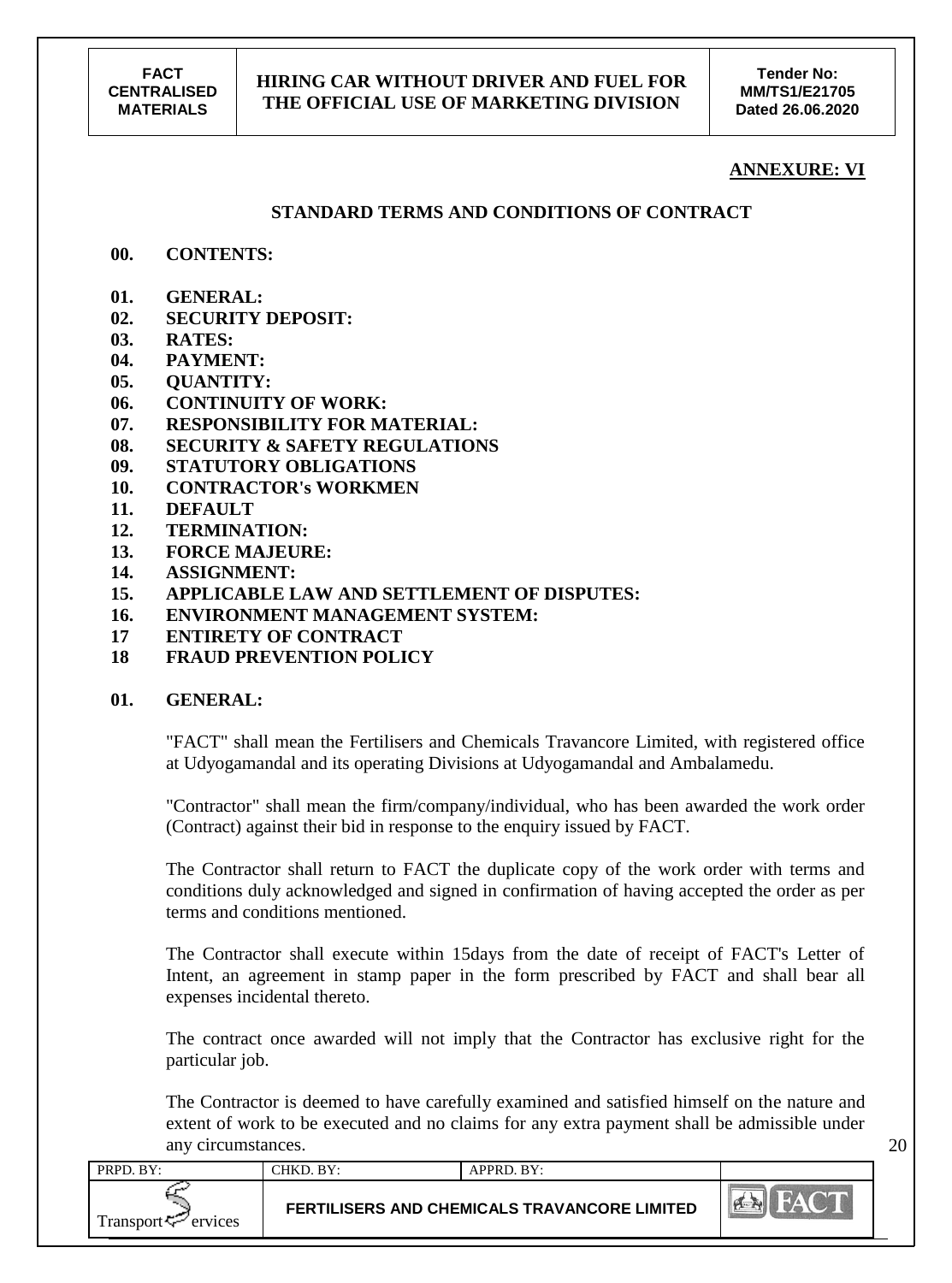21

FACT shall not in any way be responsible to the Contractor for payment of compensation for hold up of work, if any, due to any situation beyond the control of FACT.

# **02**. **SECURITY DEPOSIT**:

The Contractor shall remit 5% of the contract value as interest free Security Deposit or furnish a Bank Guarantee from a Nationalized/ Scheduled Bank in the format prescribed by FACT, for equivalent amount within 15 days of award of Letter Of Intent or contract, whichever is earlier. The Bank Guarantee shall be valid till the expiry of the contract with a claim period of six months thereafter.

The EMD remitted by the Contractor can be adjusted towards security deposit, if so desired by him. EMD shall be returned only on remittance of requisite Security Deposit.

The Security Deposit shall not be released until the work as per the Contract is satisfactorily completed and accepted and final bills paid. Any amount due from the Contractor to FACT shall be deducted from the Security Deposit without prejudice to FACT's right to claim balance amount, if any, from the Contractor.

The violation of any of the terms and conditions of Contract by the Contractor shall be liable to forfeiture of the Security Deposit and disqualification from further work with FACT without prejudice to FACT's right to avail other remedies.

# **03. RATES:**

The rates shall be inclusive of all incidental and other charges which may have to be incurred by the Contractor in execution of the work as per this contract.

# **04. PAYMENT:**

Payment shall be effected, on presentation of the bills to the Dy.General Manager(Fin)-Bills duly certified by the authorised person specified in the special conditions attached. Final settlement of contractors bill shall be made after deduction of (1) amounts due from them to FACT on account of shortage / damages / loss to the goods entrusted to them, (2) statutory levies such as PF liability, Income Tax etc. if any and (3) any other amount due from the contractor for any other reason. If the amount due from the contractor is more than the amount due to the contractor, the contractor shall arrange to pay FACT the difference without delay.

# **05 QUANTITY:**

Quantity given in the contract is only an approximate indication and FACT does not guarantee the total quantity to be transported. FACT reserves the right to reduce or increase the quantity at any time without assigning any reason whatsoever and does not give any guarantee regarding the quantity. The Contractor has no right to claim loss / loss of profit on account of reduction in revenue arising out of variation in quantity made available for transport.

| PRPD. BY:                      | CHKD. BY: | APPRD. BY:                                          |                                                 |
|--------------------------------|-----------|-----------------------------------------------------|-------------------------------------------------|
| Transport $\leftarrow$ ervices |           | <b>FERTILISERS AND CHEMICALS TRAVANCORE LIMITED</b> | <b>MA</b><br><b>HAT ALL</b><br>$\sum_{i=1}^{n}$ |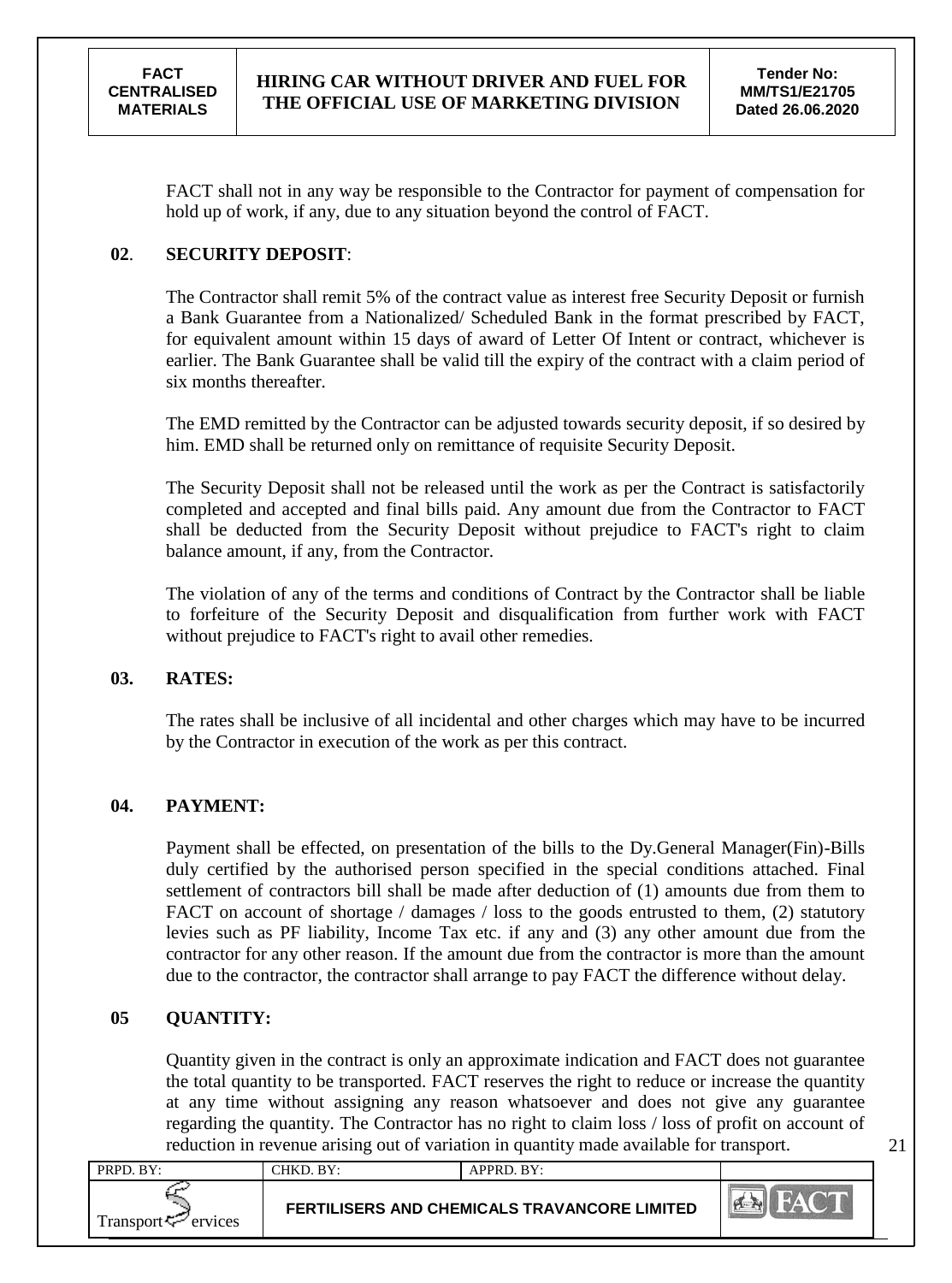22

#### **06. CONTINUITY OF WORK:**

The contract shall not mean continuity of work for the Contractor. The Contractor shall contact the authorised representatives of FACT for obtaining instructions. The instructions given over telephone have also to be complied with.

# **07. RESPONSIBILITY FOR MATERIAL:**

The Contractor shall be responsible for the material entrusted to him and shall compensate FACT for any shortage or damage while the goods are in his custody.

#### **08. SECURITY & SAFETY REGULATIONS:**

The Contractor shall strictly observe the Security and Safety Regulations of FACT. Any loss or damage incurred by FACT, on account of the neglect or failure of the Contractor or the Contractor's employees, representatives including the crew of the vehicles/tankers to observe the security and safety regulations shall be to the Contractor's account.

Smoking and carrying smoking material (including matches) inside FACT premises is prohibited due to safety reasons and the Contractor shall ensure that his employees, representatives and crew comply with this.

Any damage caused to any of FACT's buildings, equipment, vehicles, crafts etc. and that of any other contractor/s due to the negligence of the Contractor, his employees, his representatives and crew shall be to the account of the Contractor and FACT shall be indemnified and compensated in all such respects by the Contractor.

All precautions in transporting and handling whether stipulated or not shall be adhered to by the Contractor. The Contractor shall exercise care, diligence and promptness in the work and adhere to transport Rules and regulations, statutory obligations and all other Rules and Laws that have a bearing on the work. Any damages/shortages/penalties or any action legal or otherwise arising out of the Contractor's delay or failure or negligence or breach of statutory obligations shall be to the Contractor's account. If any loss/expenditure arising from the breach thereof is not met satisfactorily by the Contractor, FACT reserves the right to withhold payment of bills/Security Deposit and discharge the obligations of the Contractor without prejudice to FACT claiming from the Contractor full value of damages/compensation. The account rendered by FACT in this connection shall be treated as final.

The vehicles/tankers, if any, employed during the course of the execution of the Contract, shall have valid permits for carrying out the intended task.

Due safety requirements in handling and transporting hazardous chemicals like liquid Sulphuric Acid, Sulphuric Acid etc. filled in tankers, as provided vide Motor Vehicles Act 1988 and the Central Motor Vehicle Rules 1989 and regulations formulated from time to time

| PRPD. BY:                | CHKD. BY: | APPRD. BY:                                          |                          |
|--------------------------|-----------|-----------------------------------------------------|--------------------------|
| Transport $\sim$ ervices |           | <b>FERTILISERS AND CHEMICALS TRAVANCORE LIMITED</b> | $\sim$<br>$\sum_{i=1}^n$ |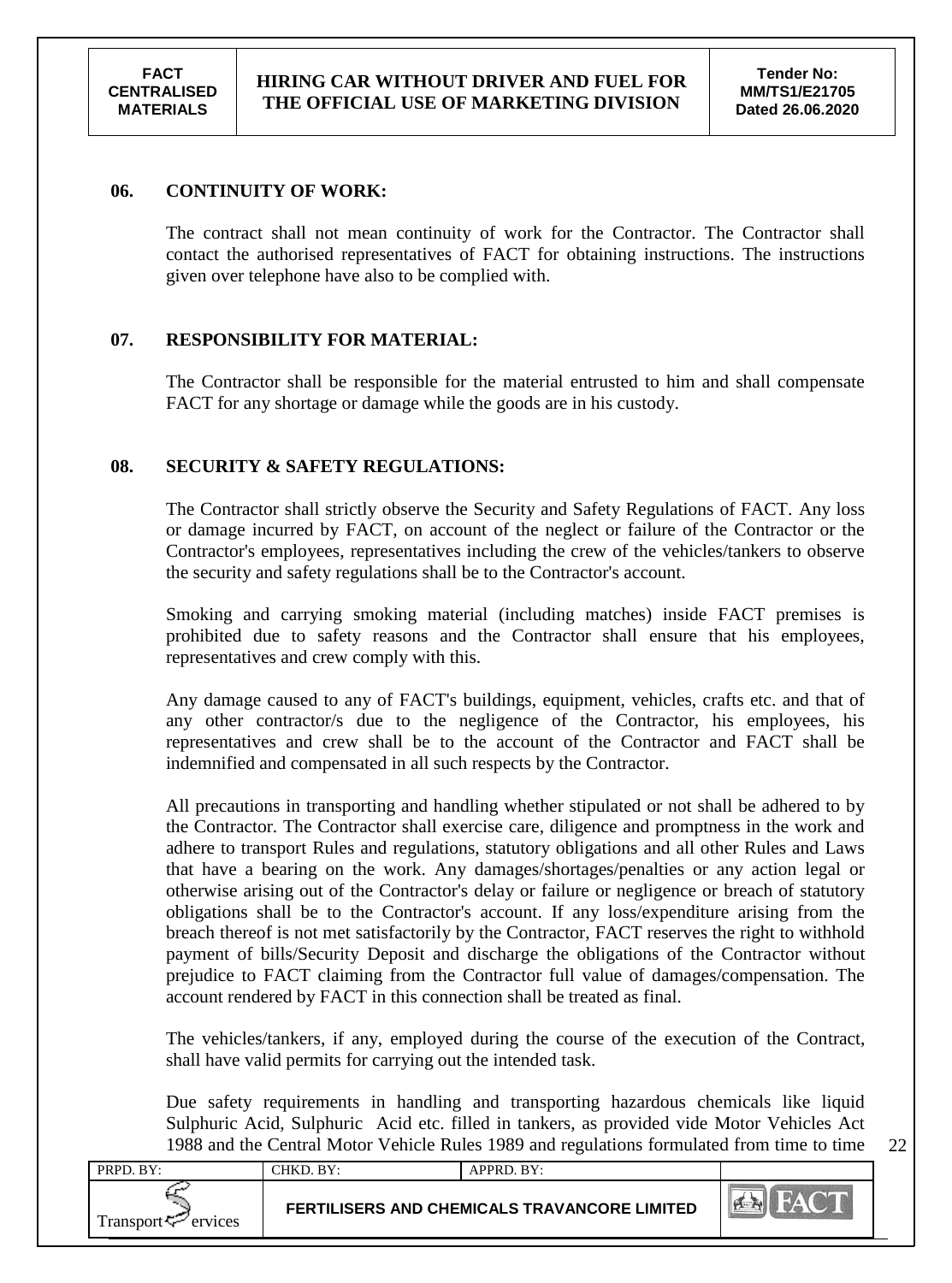23

by the proper authority, shall be adhered to by the Contractor at his own expense. The vehicles shall be legibly and conspicuously marked with an emergency information panel, as applicable, in each of the three places as per Rule 134 of the Central Motor Vehicle Rules 1989. Further any person driving the vehicle employed in the work as per the Contract shall have the ability to read and write at least one Indian language as per rule 9 of the Central Motor Vehicle Rules 1989 and Rules 4 of the Central Motor Vehicles (amended) Rules 1993

The vehicles shall be equipped with all the necessary safety appliances/equipment for emergency and rescue purpose as stipulated in Motor Vehicles Act 1988 and rules thereto.

#### **09. STATUTORY OBLIGATIONS**

The Contractor shall comply with the requirements of all Local, State and Central Govt. Acts, Rules Regulations, By- Laws, Orders etc, in force from time to time and in particular Indian Factories Act, Workmen's Compensations Act, Contract Labour (regulations and abolition) Act 1970, Minimum Wages Act 1936, The Mines Act 1952, The Explosives Act 1884 and all other relevant Acts and Laws as amended from time to time in so far as they are or may be applicable to the execution of works as per this contract.

The Contractor shall obtain at his cost all permits, license and other authorization, as required for his work, from Govt. authorities. The Contractor shall maintain proper records & registers as required by the concerned statutes and submit them to FACT as and when required.

Proper records of payment of wages to workers/labourers/crew etc. engaged in the work shall be maintained by the Contractor and produced for inspection when required by FACT.

The Contractor shall be responsible for all payments to his workmen including Employees State Insurance and Provident Fund benefits etc., if any, i.e. FACT shall not make any payments to the Contractor other than the rates agreed for the work. All extra payments, if any, to be made to the Contractor's workmen during the course of contract period shall be borne entirely by the Contractor.

In case the Contractor fails to discharge his statutory obligations leading to a situation wherein FACT is to incur any expenditure/loss in their capacity as the Principal Employer such expenditure/loss shall be realised from the Contractor.

# **10. CONTRACTOR's WORKMEN**

fact shall have no dealing with the contractor's workmen or their union. FACT reserves the right to debar any of the contractor"s employees/workmen/crew from entering FACT premises for whatever reason FACT deems fit.

#### **11**. **DEFAULT:**

In the event of failure on the part of the Contractor to execute the Contract to FACT's satisfaction, FACT may, at their option, either recover from the Contractor liquidated damages

| PRPD. BY:                      | CHKD. BY: | APPRD. BY:                                          |     |
|--------------------------------|-----------|-----------------------------------------------------|-----|
| Transport <sup>7</sup> ervices |           | <b>FERTILISERS AND CHEMICALS TRAVANCORE LIMITED</b> | PER |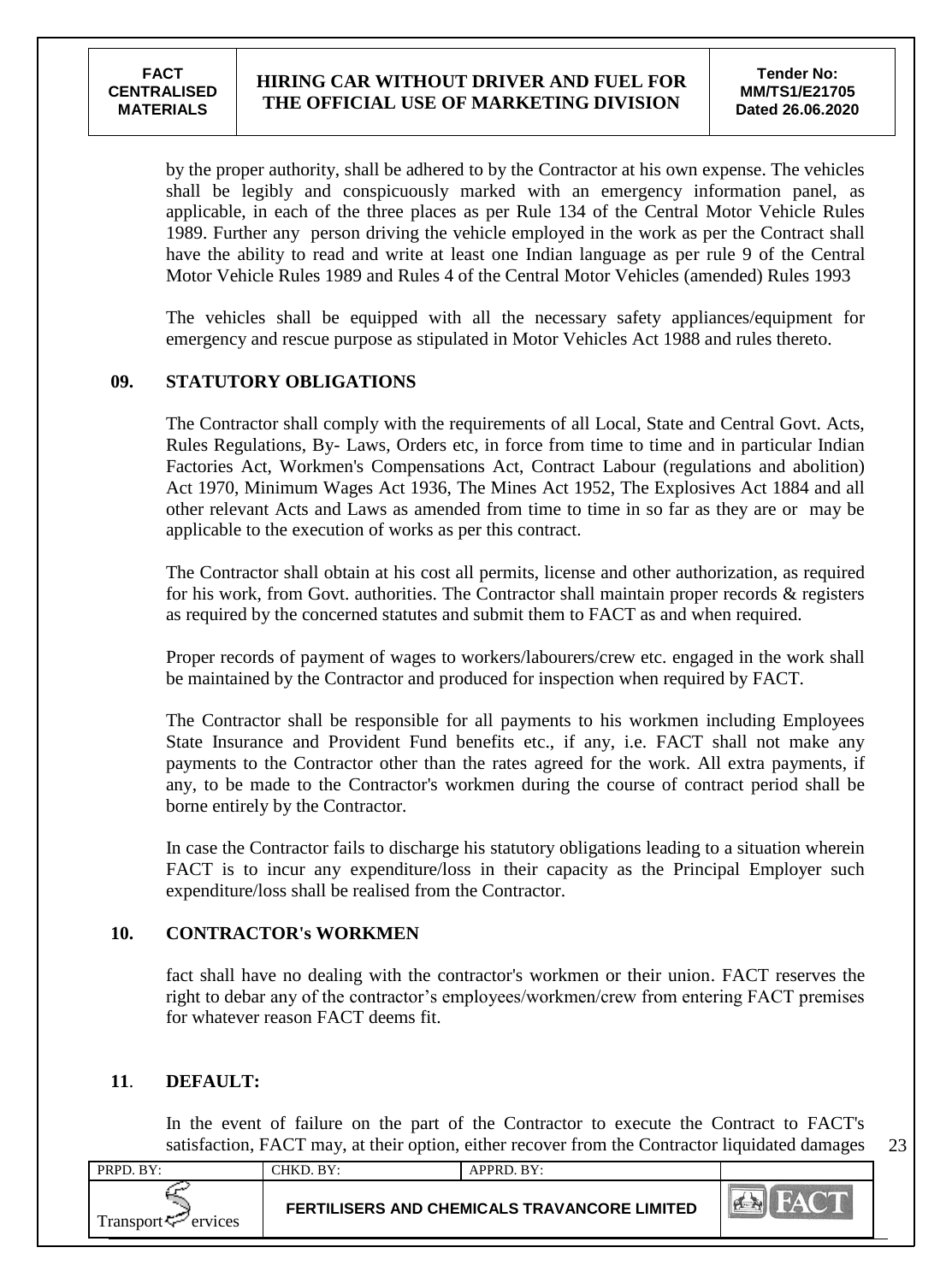as prescribed in the "Special Conditions", if any, or at the risk and cost of the Contractor and without prejudice to FACT's other rights as per the Contract, terminate the Contract wholly or partially and carry out the work through other contractors or by themselves.

# **12. TERMINATION:**

If any work entrusted with other contractors by FACT is obstructed by, interfered with or caused to be interfered with by the Contractor, his employees, his representatives or crew, the contract shall be terminated without notice and the remaining work for the unexpired portion of the contract arranged by FACT through others at the Contractor's risk and cost. The contract can be terminated by FACT with one month's notice at any time during the pendency of the contract.

# **13. FORCE MAJEURE**:

Neither the Contractor nor FACT shall be considered in default in the performance of their obligations under the Work Order so long as the performance is prevented or delayed because of Force Majeure conditions like war or hostilities, riots or civil commotion, earth quake, flood or tempest, drought, accident, fire or explosion, labour strike or lock-out or Act-of-God or because of any law and order proclamation, regulation or ordinance of Government or subdivision thereof and situation arising out of our plant break downs. Notice of a Force Majeure situation shall be given by the affected party to the other party with in one week of its occurrence. Should such a delay be for more than three months, FACT shall have the right to cancel the Work Order at no charge to FACT and FACT shall be entitled to reimbursement of any amount due from the Contractor.

#### **14. ASSIGNMENT:**

The Contractor shall not assign, transfer or sub-let this work order without the prior written approval of FACT.

# **15. APPLICABLE LAW & SETTLEMENT OF DISPUTES:**

This contract shall be subject to and shall in all respects be governed by Indian law.

If any dispute(s) arises out of or in connection with this contract, or in respect of any defined legal relationship associated therewith or derived therefrom, the parties agree to submit the disputes to arbitration under the ICADR (International Centre for Alternative Dispute Resolution) Arbitration Rules 1996. The authority to appoint the Arbitrator shall be the International Centre for Alternative Dispute Resolution. The number of Arbitrator shall be one and the language of the arbitration proceedings shall be English. The place of arbitration proceedings shall be Ernakulam in Kerala.

Any legal proceedings relating to this contract shall be limited to courts of law under the jurisdiction of the Kerala High Court at Ernakulam.

| PRPD. BY:                      | CHKD. BY: | APPRD. BY:                                   |                  |
|--------------------------------|-----------|----------------------------------------------|------------------|
| Transport <sup>7</sup> ervices |           | FERTILISERS AND CHEMICALS TRAVANCORE LIMITED | $\sum_{k=1}^{n}$ |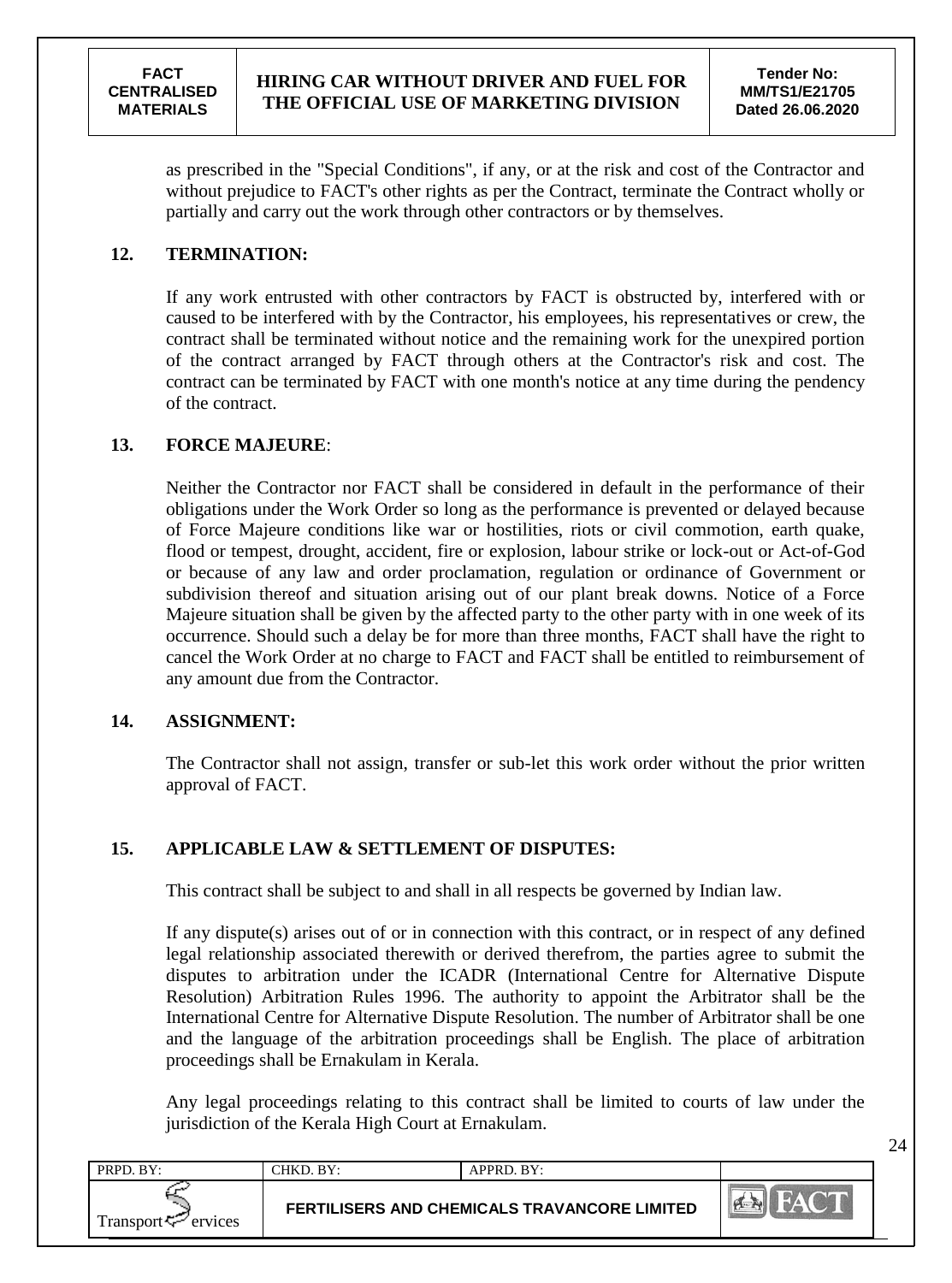25

#### **16. ENVIRONMENT MANAGEMENT SYSTEM:**

FACT is a company having Environmental Management System according to ISO 14001 standard. The Contractor shall ensure that none of their activities cause damage to the environment.

#### **17. ENTIRETY OF CONTRACT:**

All of the terms agreed to between the Contractor and FACT are included in the Work Order and no other communication, written, oral, or implied shall be considered to be included in the Work Order or form part of the Work Order, unless specifically agreed to in writing by FACT.

#### **18**. **FRAUD PREVENTION POLICY OF FACT:**

FACT a Central Public Sector Undertaking (PSU) follows Corporate Governance principles proactively and has formulated a Fraud Prevention Policy. Details of Fraud Prevention Policy of FACT-2012 can be viewed in FACT"s Website www.fact.co.in. Contractors shall make themselves aware and also ensure compliance of the same.

| PRPD. BY:            | CHKD. BY: | APPRD. BY:                                   |  |
|----------------------|-----------|----------------------------------------------|--|
| Transport<br>ervices |           | FERTILISERS AND CHEMICALS TRAVANCORE LIMITED |  |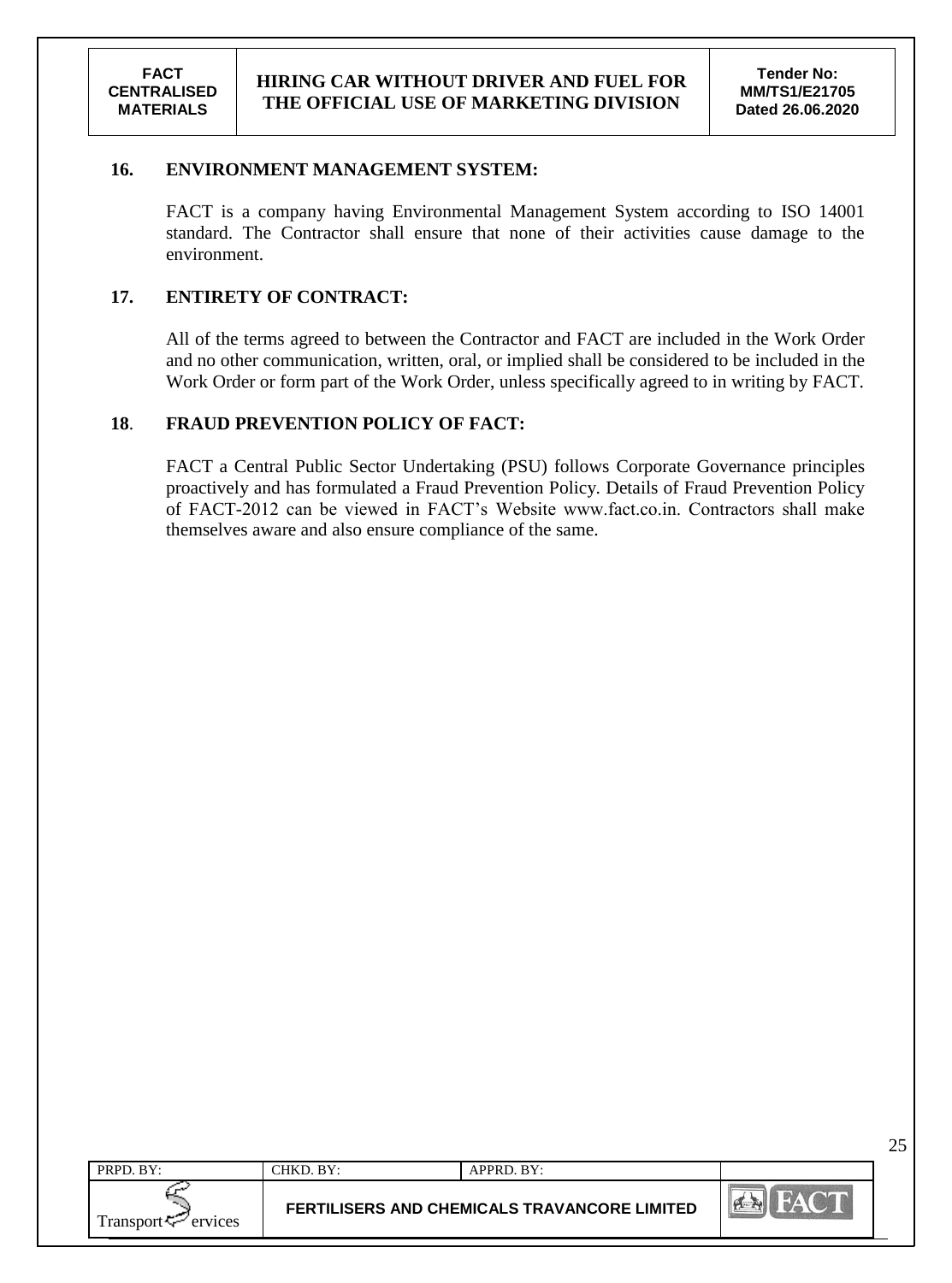#### **ANNEXURE: VII**

#### **PROFORMA OF UNPRICED COPY OF PRICE BID (To be submitted with Part-A Bid)**

Sub: Hiring of Car without Driver for Marketing Division of FACT as per the enquiry No.MM/TS1/E21705 dated 26.06.2020.

Note 2: Please do not fill in Rates in this format. Please fill in "Quoted" in the blank column provided against each. We here by quote our competitive rate as below for all the items of work cited above in compliance with the enquiry documents without any deviation.

| Sl.<br>No. | Schedule                                                                                                                                                                                                                                                                                                              | Unit  | Quan<br>tity | All inclusive Rate<br>per day excluding<br>GST (GST extra)<br><b>Indicate "Quoted"</b> |
|------------|-----------------------------------------------------------------------------------------------------------------------------------------------------------------------------------------------------------------------------------------------------------------------------------------------------------------------|-------|--------------|----------------------------------------------------------------------------------------|
|            | Fixed rental charges for 2000 Kms per<br>month without driver and Fuel (to be<br>made available for 24 hours including<br>Sundays/Holidays for<br>Air-<br>one<br>conditioned Tourist Taxi of Make Toyota<br>Etios or Swift Dezire for the use of the<br>Marketing Division of FACT located at<br>Udyogamandal, Kochi. | Month | 12           |                                                                                        |
| 2          | Rate for above 2000 kms per month.<br>(Rs/Km)                                                                                                                                                                                                                                                                         | Rs/Km | 2000         |                                                                                        |

This bid is submitted in compliance with the enquiry documents and accepting all the requirements, instructions, terms and conditions, proforma of bank guarantee and proforma of agreement etc. without any deviation.

**(Signed by)** Authorised Signatory …………..…………

Name and address of the Bidder …………..…………….

Place: . . . . . . . . . . . . . . . . . . . .

Date :………………………….

(Stamp)

. . . . . ……… . . . . . . . . .

| $PRPD$ . $BY:$                         | RV <sup>1</sup><br>`HKD. | $APPRD$ . $BY:$                              |  |
|----------------------------------------|--------------------------|----------------------------------------------|--|
| Fransport <del>V</del><br>ervices<br>س |                          | FERTILISERS AND CHEMICALS TRAVANCORE LIMITED |  |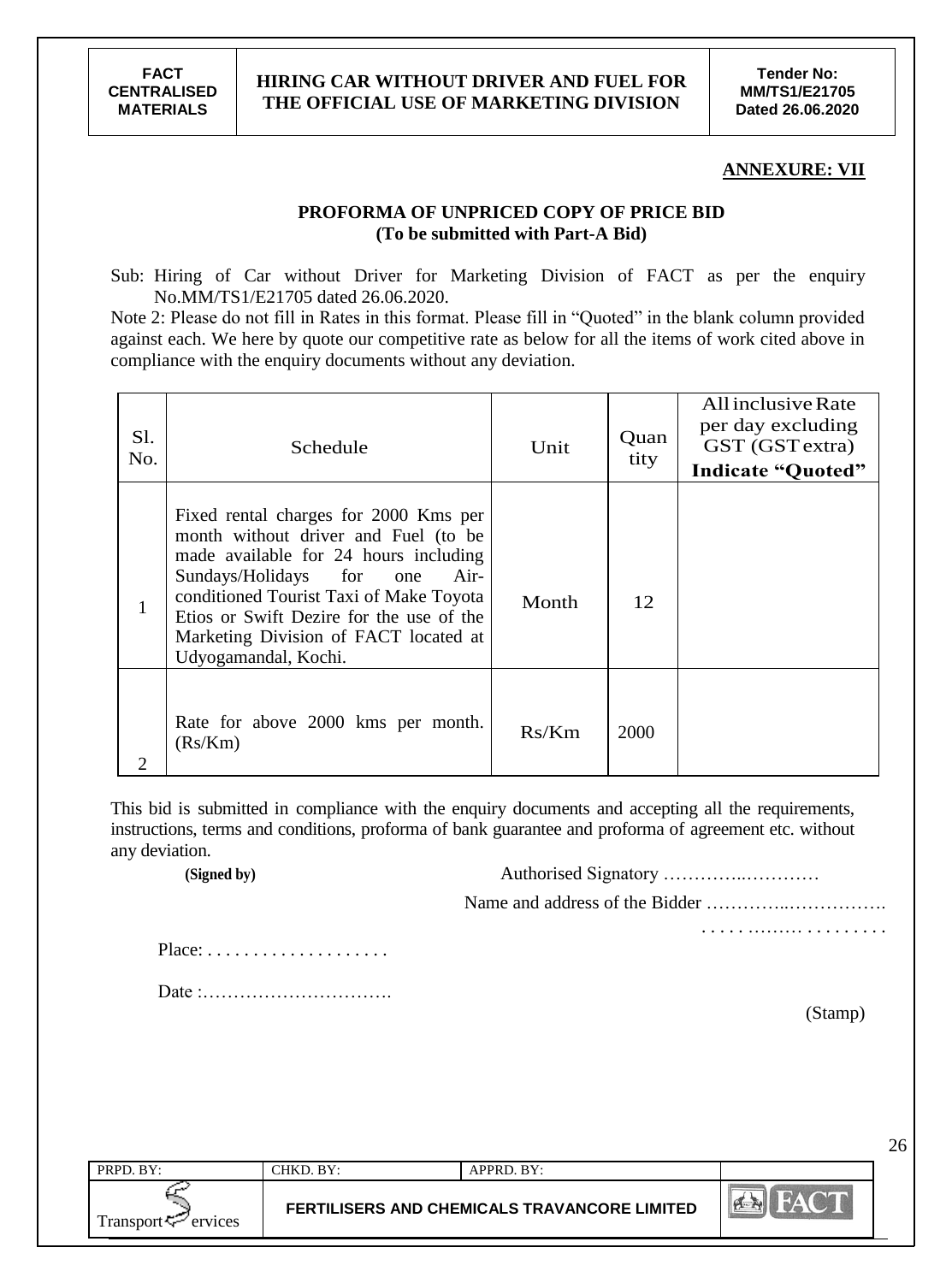**Tender No: MM/TS1/E21705 Dated 26.06.2020**

#### **ANNEXURE: VIII**

27

#### **Part –B**

#### **PROFORMA OF PRICE BID**

Please visit https://eprocure.gov.in and search under FACT Tenders to see the price Bid (BOQ-EXCEL SHEET)

\Printout of BOQ is attached at pages c/xx-c/xx)

| PRPD. BY:                      | $CHKD$ . $BY:$ | APPRD. BY:                                          |                |
|--------------------------------|----------------|-----------------------------------------------------|----------------|
| Transport <f<br>ervices</f<br> |                | <b>FERTILISERS AND CHEMICALS TRAVANCORE LIMITED</b> | <b>CARGE A</b> |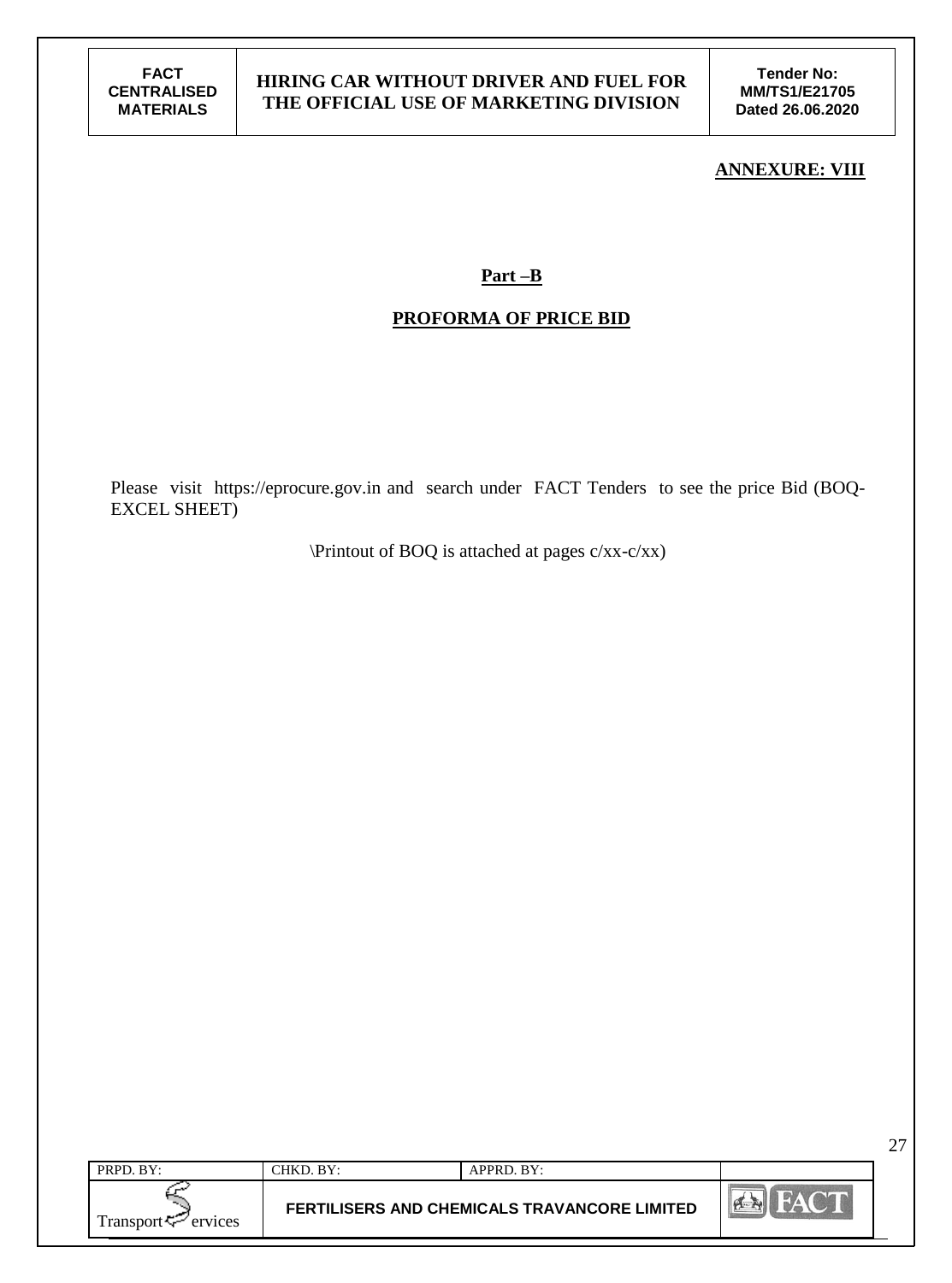

#### **ANNEXURE IX**

28

#### **PROFORMA OF BANK GUARANTEE FOR FURNISHING SECURITY DEPOSIT**

(TO BE OBTAINED FROM A INDIAN NATIONALISED/SCHEDULED BANK ON STAMP PAPER WORTH Rs.500/-)

The Fertilisers and Chemicals Travancore Ltd., Udyogamandal, KOCHI-683 501.

Whereas FACT, Udyogamandal P.O., Kerala (hereinafter called referred to as the Company) has placed a work order no. ............... dated ............ with M/S (hereinafter called the Contractor) for the work of and whereas it is one of the conditions of the said work order that the Contractor shall either remit a sum of Rs.............. (Rupees..........................only) or furnish a Bank Guarantee for Rs............ (Rupees...........................only) as security deposit for the due fulfillment of the said work order by the said Contractor.

In consideration of the Company having agreed to accept a Bank Guarantee from us towards such security deposit in lieu of the cash deposit in accordance with the terms and conditions of the above work order, we the Bank (hereinafter referred to as the Bank) do hereby undertake to pay the Company merely on demand any sum or sums from time to time demanded by the Company up to a maximum of Rs................. (Rupees only) being the amount of the security deposit against any loss or damage caused to or suffered by or would be caused to or suffered by the Company by reason of any breach by the said Contractor of any of the terms and conditions contained in THE said work order.

We, the said Bank, do hereby undertake to pay the amount so demanded by the Company without any demur merely on a demand from the Company stating that the amount claimed is due by way of loss or damage caused to or suffered or would be caused to or suffered by the Company by reason of breach by the said Contractor of any of the terms and conditions contained in the said contract. Any such demand made on the Bank shall be conclusive as regards the amount due and payable by the Bank under this guarantee.

We undertake to pay to the Company any money so demanded not withstanding any dispute or disputes raised by the said Contractor in any suit or proceeding pending before any court or Tribunal relating thereto our liability under this present being absolute and unequivocal.

The payment so made by us under this Guarantee shall be a valid discharge of our liability for payment thereunder and the said Contractor shall have no claim against us for making such payment.

We.......................... further agree that the guarantee herein contained shall remain in full force and effect during the period that would be taken for the performance of the said contract and that it shall continue to be enforceable till all the dues of the Company under or by virtue of the said contract have been fully paid and its claim satisfied or discharged or till the Company certifies that the terms and conditions of the said contract have been fully and properly carried out by the said contractor and accordingly discharges this guarantee.

We............................. further agree with the said company that they shall have the fullest liberty without our consent and without affecting in any manner our obligations hereunder to vary any of the

| PRPD. BY:                      | CHKD. BY:                                           | $APPRD$ . $BY:$ |                  |
|--------------------------------|-----------------------------------------------------|-----------------|------------------|
| Transport <f<br>ervices</f<br> | <b>FERTILISERS AND CHEMICALS TRAVANCORE LIMITED</b> |                 | $\sum_{i=1}^{n}$ |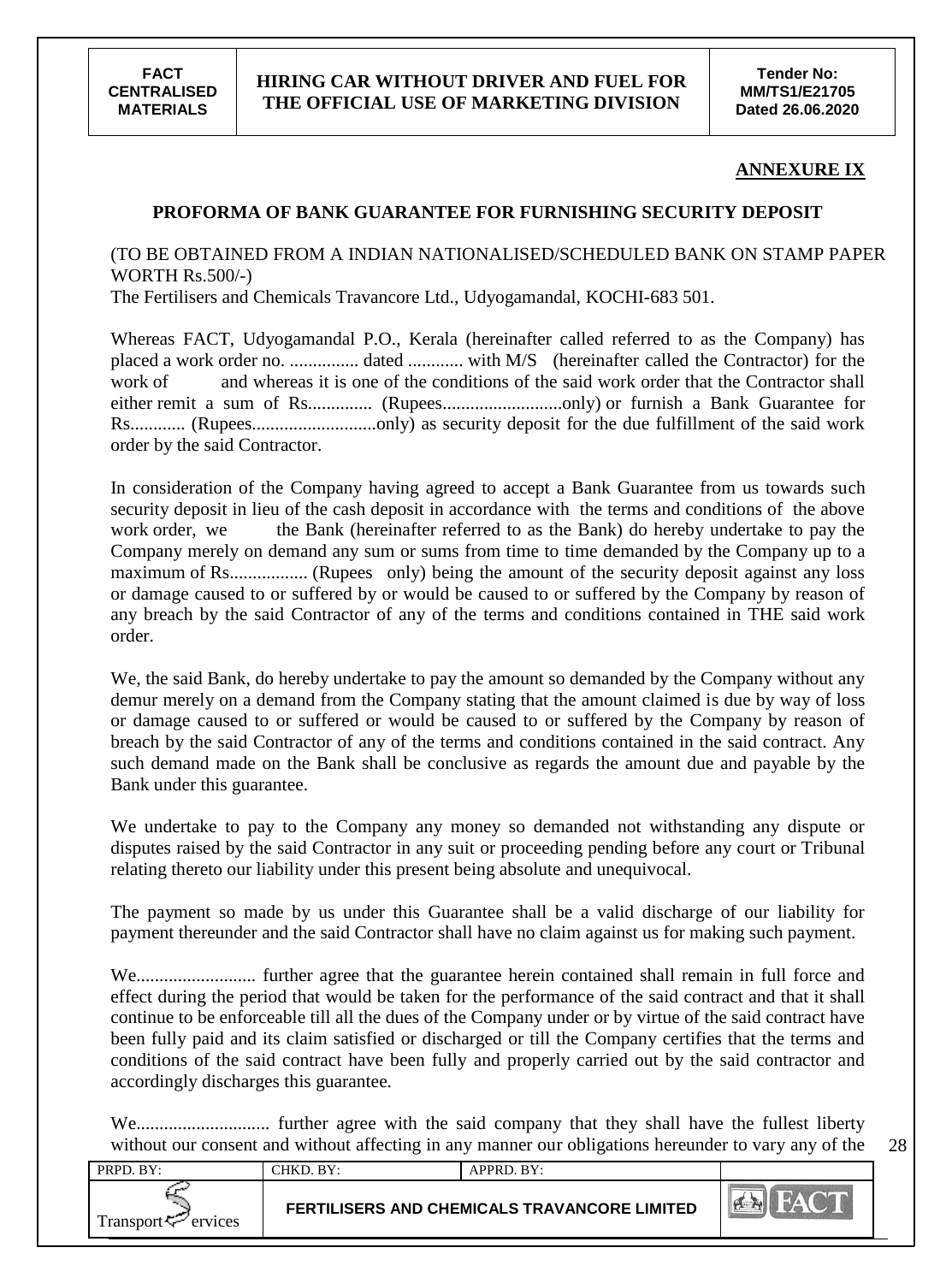terms and conditions of the said contract or to extend time of performance by the said Contractor or to postpone for any time and from time to time any of the powers exercisable by it against the said Contractor and either to enforce or forebear from enforcing any of the terms and conditions governing the said contract or securities available to the Company and the said Bank shall not be released from its liability under these presents by any exercise by the Company of the liberty with reference to the matters aforesaid or by reason of time being given to the said Contractor or any other forbearance, act or omission on the part of the Company or any indulgence by the Company to the said Contractor or any other matter of thing whatsoever which under the law relating to sureties, but for this provision, have the effect of so relieving us.

This guarantee shall not be affected by any change in the constitution of the Bank or the Company or the said Contractor nor shall this guarantee be affected by any change in the constitution of the Company or the said Contractor by absorption with any other body or corporation and this guarantee shall be available to or enforceable by such body or corporation.

Our guarantee shall remain in force until Unless a claim or demand is made within six months after the expiry of the above date, all the Company"s rights under the guarantee shall be deemed as waived/forfeited and we shall be relieved and discharged from all liabilities there under. Notwithstanding anything contained hereinbefore, our liability under this guarantee shall be limited to an amount not exceeding Rs.................... (Rupees….…only).

Any notice by way of request, demand or otherwise hereunder may be sent by post to the Bank addressed as aforesaid and if sent by post, it shall be deemed to have been given at the time when it would be delivered in due course of post and in proving such notice when given by post, it shall be sufficient to prove that the envelope containing the notice was posted and certificate signed by an officer of the Company that the envelope was so posted shall be conclusive.

Disputes/differences, if any, relating to or arising out of this Bank Guarantee, shall be settled by courts having jurisdiction over Udyogamandal, in Kerala State, where the registered office of the company is situated and no other court shall have jurisdiction in the matter.

We........................................ Bank lastly undertakes not to revoke this guarantee during its currency except with the previous consent of the Company in writing.

Dated this ........................ day of Two thousand and twenty.

| For (Name of Bank)         |  |
|----------------------------|--|
| <b>Authorised Official</b> |  |
| Name                       |  |
| Designation                |  |

Place : Full address of the Branch issuing this guarantee :

| PRPD, BY:               | ~HKD. BY: | APPRD. BY:                                   |               |
|-------------------------|-----------|----------------------------------------------|---------------|
| Transport <⊄<br>ervices |           | FERTILISERS AND CHEMICALS TRAVANCORE LIMITED | <b>PLE RY</b> |